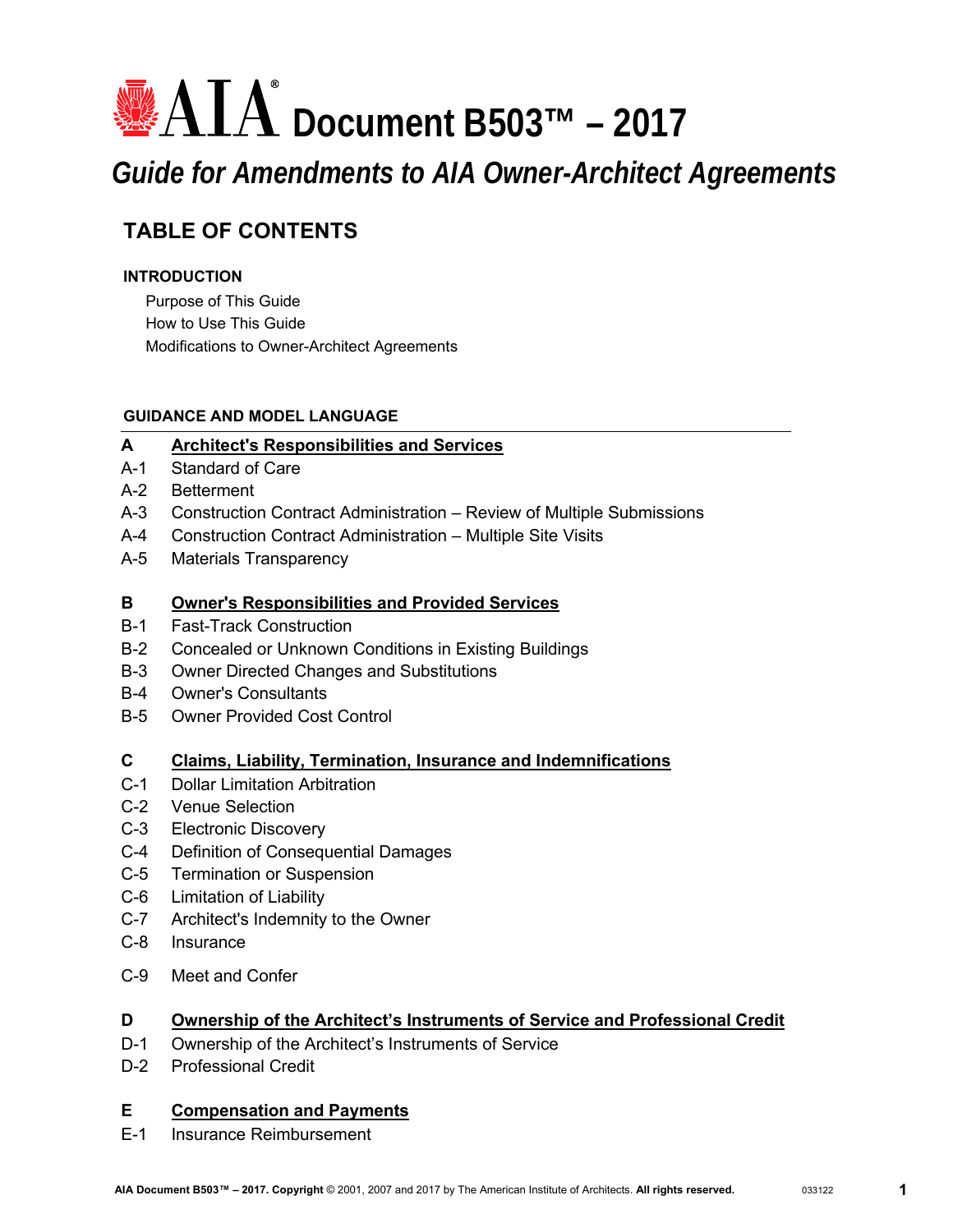- E-2 Compensation Percentage Basis
- E-3 Pay-If-Paid

### **F [Other](#page-19-0)**

- F-1 Owner Requested Certifications
- F-2 Hazardous Materials
- F-3 Assignment of the Agreement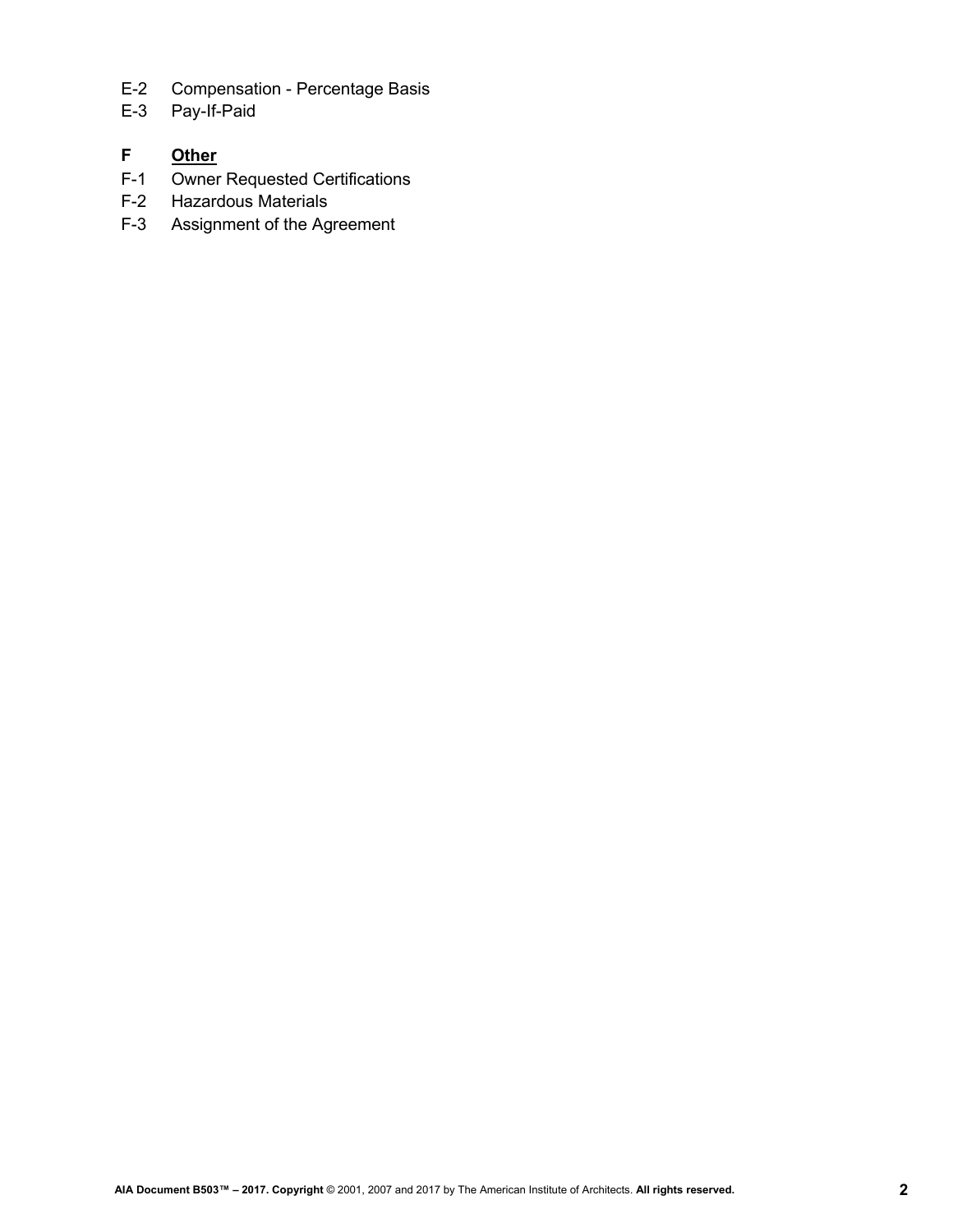#### <span id="page-2-0"></span>**Purpose of This Guide**

This Guide serves two purposes: it provides guidance regarding the issues covered in owner-architect agreements, and it provides model language that may be used to amend or supplement owner-architect agreements and, in some instances, architect-consultant agreements.

Because of variations in the nature of individual projects, requirements of individual owners and variations in specific legal requirements from locality to locality, standard form agreements typically require modification to tailor them to individual projects. The model language in this Guide may be used to create modifications that may be made directly within the owner-architect agreement or attached in a separate document.

The information and model language in this Guide is presented by issue, such as Insurance and Standard of Care. This Guide is not a standard form document. Model language is sometimes presented in alternative versions, and some language presented may not be appropriate for a particular situation. Because of its flexibility, this Guide is intended to be used as a working tool to help amend the Owner-Architect agreement so that it will be tailored for use for a specific project.

#### **How to Use This Guide**

This Guide is not specifically coordinated with the provisions of B101–2017 but is intended for use in modifying Owner-Architect agreements generally. Its organization assumes that amendments to the Owner-Architect agreement will be assembled as a separate document cross-referenced to the Owner-Architect agreement. Alternatively, modifications may easily be made directly within the text of the Owner-Architect agreement, typically through the use of AIA Contract Documents software.

Many of the provisions in B503–2017 require special care in their application. Some provisions, such as a limitation of liability clause, further define or limit the scope of services and responsibilities. Other provisions introduce a different approach to the Project, such as fast-track construction.

This Guide is printed in two typefaces. Times New Roman 10-point typeface (example: Architect) indented from the body text of the Guide, is used only for material that is intended as actual model language which may be used for a specific project, and represents material which may be added to, deleted or revised, and then incorporated into the Owner-Architect Agreement. Arial 10-point typeface (example: Owner) is used for explanatory notes and identifies items needing attention.

#### **Modifications to Owner-Architect Agreements**

AIA documents are drafted and coordinated with a view to avoiding overlaps and gaps in the rights and duties of the contracting parties. For this very reason, however, modifications must be made carefully. If a provision in one contract is changed, other contractual relationships on the Project may have to be modified accordingly. For example, a change in the Owner-Architect agreement may require a corresponding change in the General Conditions document to avoid conflicts and inconsistencies. Section deletions and re-numbering of sections should be avoided because they can conflict with carefully coordinated internal references and cross references to other agreements.

# **GUIDANCE AND MODEL LANGUAGE**

### **A. Architect's Responsibilities and Services**

### **A-1. Standard of Care**

The law recognizes that architects, like doctors, lawyers or accountants, are to exercise reasonable judgment and skill when performing services on behalf of clients. The law, however, does not expect architects to provide perfect or flawless services or to guarantee or warrant the results of their services. Nonetheless, architects are free to change through their conduct or in their agreements the standards governing their performance, which, in turn, will change their legal liability. Use of words or phrases such as "highest," "best" or "most qualified" in relation to the Architect's standard of care increases the standard of performance expected of the Architect. In fact, such statements can be construed as performance guarantees that constitute uninsurable risks. Therefore, architects should depart from their normal standard of care only after seeking advice of knowledgeable legal and insurance counsel and upon careful consideration of the additional risk and should reflect such risk in their compensation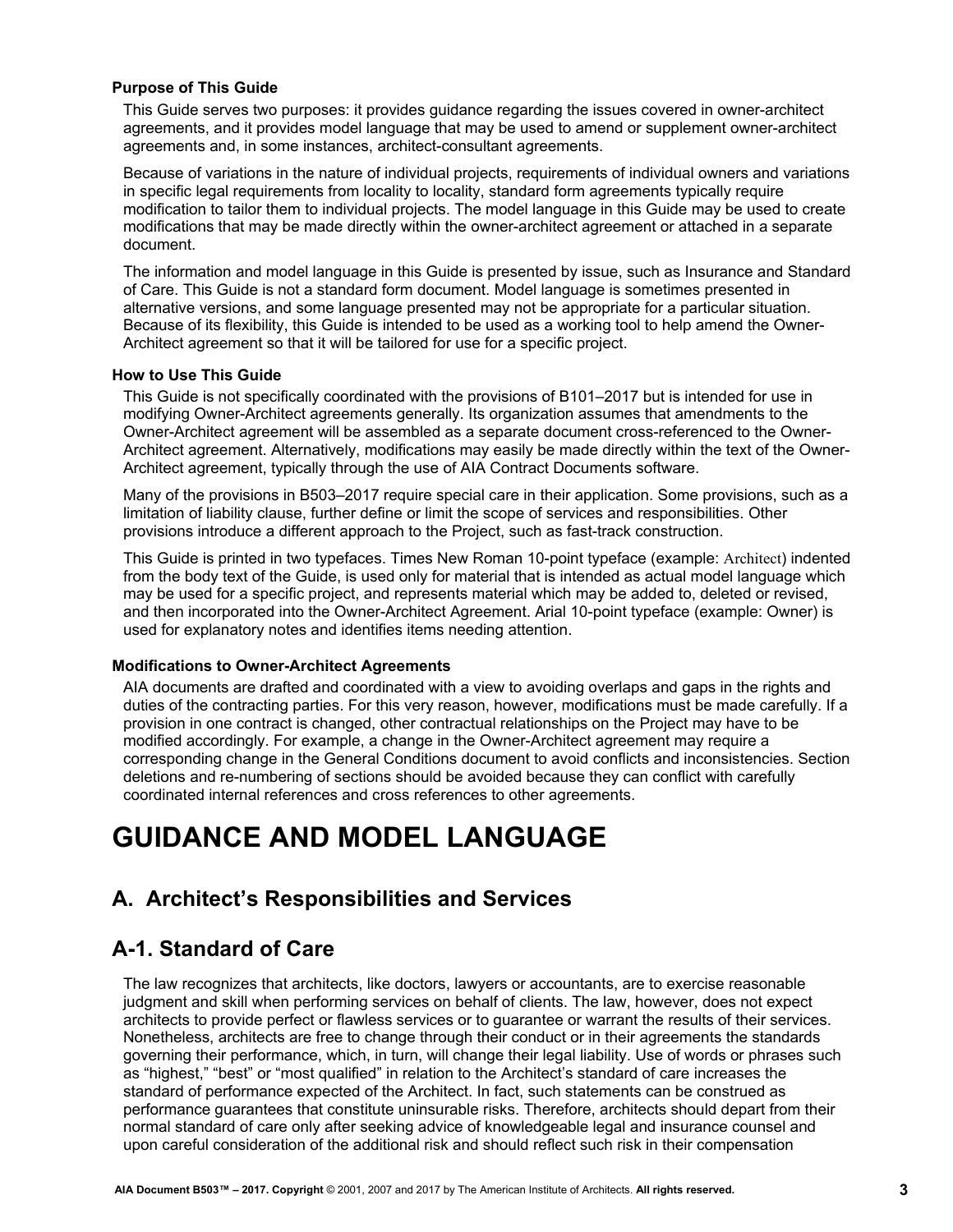arrangements. The language provided below states the Architect's normal or reasonable standard of care that is included in most AIA 2017 Owner-Architect agreements.

#### **Model Language:**

The Architect shall perform its services consistent with the professional skill and care ordinarily provided by architects practicing in the same or similar locality under the same or similar circumstances. The Architect shall perform its services as expeditiously as is consistent with such professional skill and care and the orderly progress of the Project.

The Architect may also wish to disclaim any implied or express warranties. This may be done by adding the following sentence to the end of the above provision.

#### **Model Language:**

The Architect makes no warranties, either express or implied, with respect to services provided under this Agreement.

Sometimes Owners will request contract language stating that the Architect's services shall be in accordance with all applicable laws, codes and rules. While the Architect will strive to be in full accordance, the fact remains that the Architect cannot warrant that its services will be in accordance with all such laws, codes and rules. The Architect's services must still be subject to the standard of care. Accordingly, if an Owner insists on addressing applicable laws, codes and rules, care should be taken to avoid creating a warranty or other higher duty on the Architect. In such an instance, the Architect may wish to use the following language to clearly establish the standard of care.

#### **Model Language:**

The Architect shall perform its services in accordance with laws, codes, rules, and regulations applicable for the location of the Project consistent with the professional skill and care ordinarily provided by architects practicing in the same or similar locality under the same or similar circumstances. The Architect shall perform its services as expeditiously as is consistent with such professional skill and care and the orderly progress of the Project.

### **A-2. Betterment**

When faced with an actual design error or omission, the issue of betterment often arises. Betterment is a term used to describe the legal principle that precludes an Owner from receiving a windfall due to a design error or omission. Betterment is best illustrated by use of a basic example: if an Architect's set of design documents for a hotel neglected to include doors on all the guestroom doorways and the Owner had to issue a change order to the Contractor for the purchase and installation of those doors, betterment would preclude the Owner from recovering from the Architect the costs of the change order. This is because, even though the plans were defective, the Owner did not incur greater costs for its project because it would have had to pay for the doors regardless of whether there was a defect in the design documents. Betterment, however, would not preclude the Owner from recovering any premium the Owner had to pay to the Contractor because the missing doors had to be expedited to maintain the construction schedule. In that instance, the Owner was damaged, but only in the amount of the premium it had to pay.

While betterment is a function of the law, and a contractual provision may not be required in order for it to apply, it may be worthwhile to include language in an agreement simply to highlight the concept at the beginning of the project. Parties may want to consider the following model language:

#### **Model Language:**

For any change in the Project caused by the Architect, the Architect shall not be responsible for costs associated with the change to the extent the costs would have otherwise been incurred by the Owner had the act or omission by the Architect, resulting in the change, not occurred.

# **A-3. Construction Contract Administration – Review of Multiple Submissions**

The Architect's review of multiple resubmittals creates unanticipated expense to the Architect that may be impossible to estimate reasonably at the outset of the Project. The following amendment may be added to an Owner-Architect agreement as a way to deal with this uncertainty. This issue is already addressed in a number of documents, including B101–2017, B103™–2017 and B201™–2017.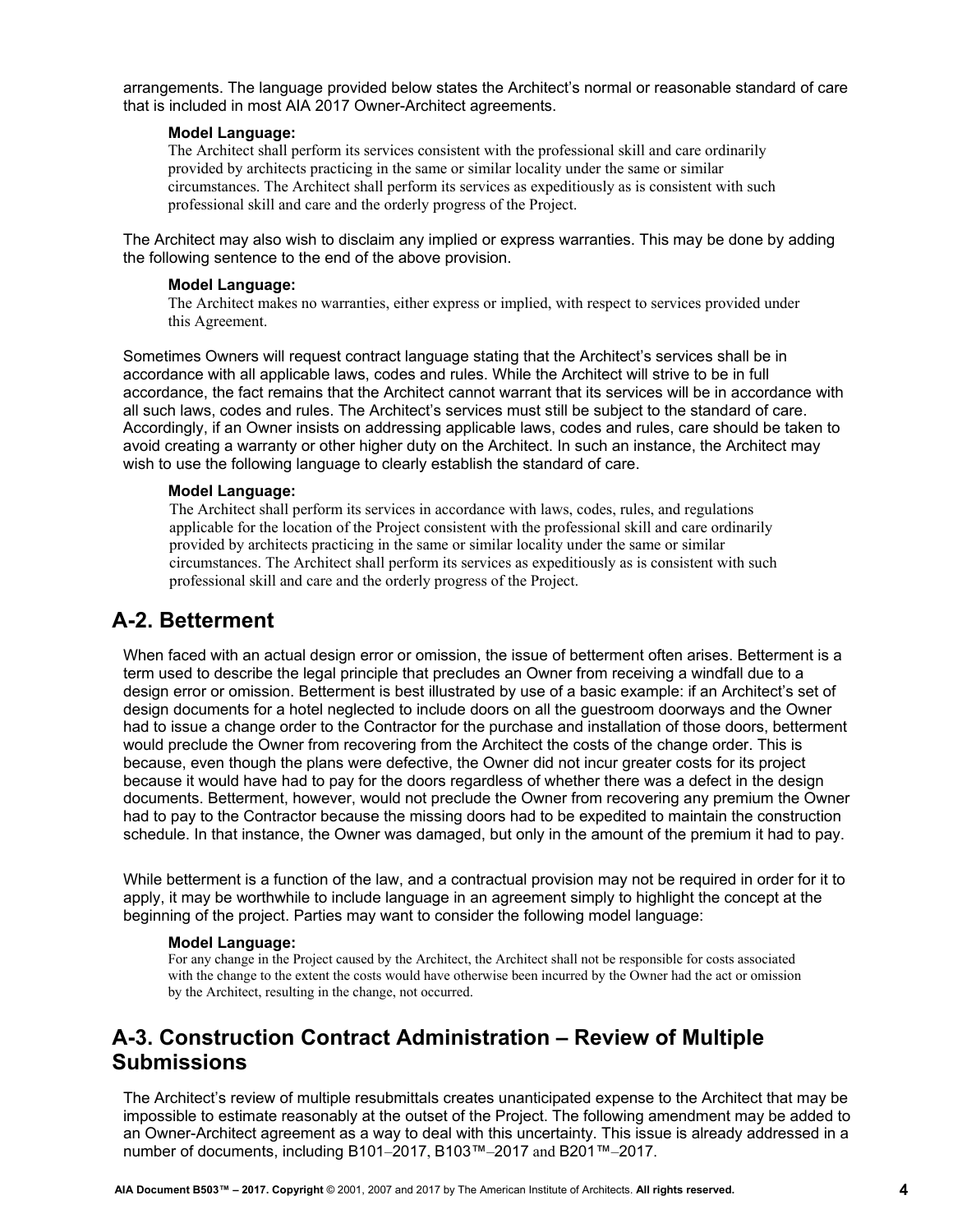The Architect's Basic Services for review of the Contractor's submittal shall be limited to an initial submittal and ( ) resubmittals for each required submittal. Services by the Architect for review of additional resubmittals shall be compensated as an Additional Service or Change in Services.

The Architect may wish to advise the Owner to consider the potential of recovering the cost of this service from the Contractor by placing language to that effect in the Owner-Contractor agreement. Refer to A503™–2017, Guide to Supplementary Conditions, for suggested language.

### **A-4. Construction Contract Administration – Multiple Site Visits**

The number of site visits required to fulfill the Architect's duties is difficult to determine or estimate at the outset of the Project. For fixed or percentage-fee agreements, it may be appropriate to establish a fixed number of site visits which, once exceeded, requires the Owner to pay additional compensation to the Architect for further site visits. The following amendment may be used to modify the site visits provisions found in an AIA document. This issue is already addressed in a number of documents, including B101– 2017, B103–2017 and B201–2017.

#### **Model Language:**

The Architect shall be compensated for site visits in excess of

( ) as an Additional Service or Change in Services.

The Architect may wish to advise the Owner to consider the potential of recovering the cost of this service from the Contractor by placing language to that effect in the Owner-Contractor agreement. Refer to A503– 2017, Guide to Supplementary Conditions, for suggested language.

### **A-5. Materials Transparency**

Material Transparency refers to an initiative to promote the disclosure of the contents of building materials and the related potential health and environmental impacts.

In December 2017, the AIA Board adopted the following Position Statement in support of its Public Policy that Architects should be environmentally responsible:

"The AIA advocates for programs, policies, and practices that inform a holistic approach to selecting and using building materials. Materials significantly affect human and ecosystem health, well-being, climate, and social equity. Architects' ability to understand life-cycle impacts is fundamental to the art, craft, and science of architecture and to making positive material choices that support a healthy, prosperous world. The AIA supports transparent, clear information on the content of building materials and furthermore urges manufacturers to develop materials that are free of toxic substances, minimize greenhouse gas emissions, and are environmentally and socially responsible. (approved December 2017, through December 31, 2020)

The USGBC's LEED Rating System Version 4 includes optional Materials Credits for collecting product environmental and health information. The new WELL Building Standard, a comprehensive rating system for design and operations for healthy buildings and spaces, references health product disclosures and other specific requirements around healthy environments. Accordingly, whether by virtue of the Architect advocating the Board's position on its own or the owner imposing certain requirements on the project, it is possible that the Architect will receive material disclosures information from manufacturers for the products it specifies.

In 2014 the AIA convened a Materials Knowledge Working Group (the Working Group) to develop educational curriculum, communications strategy (including the "Materials Matter" webpage), and an advocacy approach. In 2015 the Working Group held a one-day workshop to explore concerns associated with materials transparency and the use of material disclosure information. A key concern discussed throughout the workshop is that Architects, based on education, training, and licensure requirements, lack the knowledge, expertise, and ability to assess the environmental and human health impacts of varying types and quantities of substances contained in building products. Accordingly, any assessments or evaluations of this kind should be conducted by a toxicologist or other trained professional.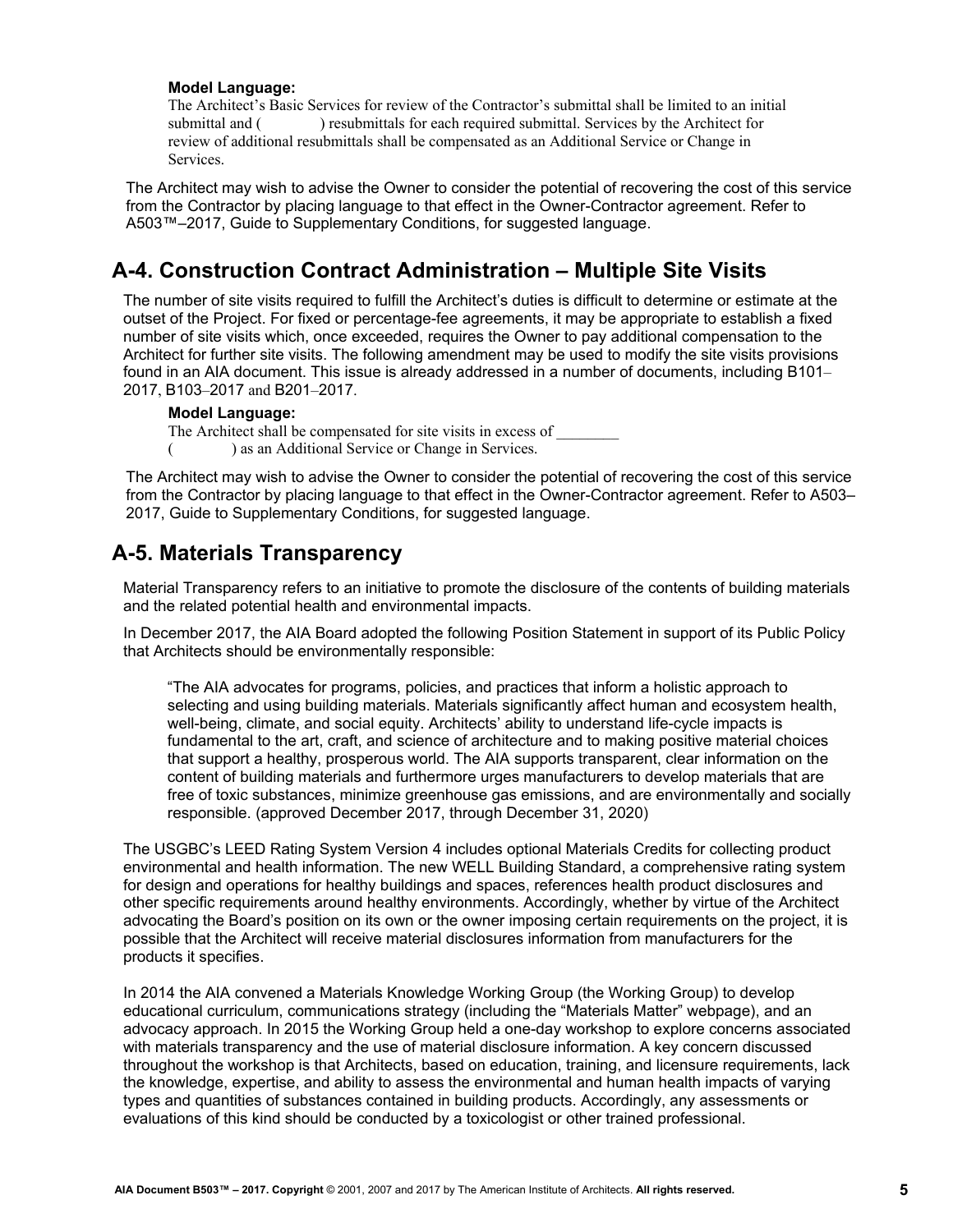For more information on Materials Transparency and the Materials Knowledge Working Group please go to http://www.aia.org/practicing/materials/.

While contract language cannot always absolve the Architect or any other party from potential liability associated with materials transparency, such as when claims are brought by third parties (e.g. building inhabitants or visitors), well-drafted contract language can go a long way in establishing the agreed-upon roles and responsibilities of the Architect and Owner at the time services are being contracted for and rendered. Accordingly, one recommendation of the Working Group is that Architects include language in their contracts making clear the reasons for seeking disclosure of product content information and disclaiming responsibility for any detailed chemical or toxicological assessment of the product or material content information to determine actual environmental or health impacts of the materials or products.

When the Architect has adopted for itself a corporate policy and advertised itself as endeavoring to promote materials transparency in its business operations generally, but the Owner does not include an obligation to address materials transparency, the Architect should consider having language in their professional service agreements, similar to the following:

#### **Model Language:**

To the extent the Architect collects product manufacturer materials disclosing product content, the Owner acknowledges that it is not relying on the Architect for any analysis of material composition or the human or environmental health impacts of specific material selections. Any assessments or evaluations of this kind should be conducted by a toxicologist or other trained professionals retained by the Owner.

When an Owner's program includes seeking LEED Certification [or other third-party certifications such as Living Building Challenge or WELL Building], the Architect may obtain disclosure or transparency documents for building materials to earn points under required or optional credits. In these circumstances, the Architect's process would be to collect the disclosure documents, agency certifications, or other requested documents or information, review the contents of the documents obtained to determine whether the product data does or does not conform to the specific requirements of the desired rating system credit, and thus discharge their duty by that collection, determination by cursory review, and submission of the documentation to the Owner. In such circumstances, the Architect should consider adding language to its agreement similar to that set forth below:

#### **Model Language:**

By training and experience, the Architect does not possess the expertise to assess the environmental and human health impacts of varying types and quantities of substances contained in building products. To the extent the Architect collects product manufacturer materials disclosing product contents for purposes of pursuing LEED Certification [or insert the name of any other third-party certifications such as Living Building Challenge or WELL Building being pursued on the Project], the Owner acknowledges that it is not relying upon the Architect for any analysis of material composition or the human or environmental health impacts of specific material selections. The Architect shall be entitled to rely exclusively on information furnished by manufacturers and material suppliers. The Owner acknowledges that the Architect does not possess the expertise to (1) evaluate the specific chemical composition of products or materials, (2) recognize that a product includes any particular chemicals or substances, or (3) evaluate the information furnished by the manufacturers or material suppliers, in order to determine the environmental and human health impacts of varying types and quantities of substances contained in building products. To the extent the Owner requires such analysis, any assessments or evaluations of this kind shall be conducted by a toxicologist or other trained professionals retained by the Owner.

Under certain circumstances the Owner may include, as part of its program, a request that the products specified for the Project contain few or none of the substances found on one or more reported health or environmental impacts lists. In this case, the Owner and Architect should agree on a definitive list or lists of substances to be considered in the evaluation of building materials. Further, the Architect should advise the Owner to engage consultants with the necessary expertise to analyze the information included in manufacturer-provided disclosures.

Under these circumstances, the Architect is required to factor the data contained within disclosure documents into the Architect's product selection process. Therefore, in order to identify the scope of service and to clarify responsibilities, share decision-making and create risk-sharing strategies around materials transparency, contract language similar to the following should be considered: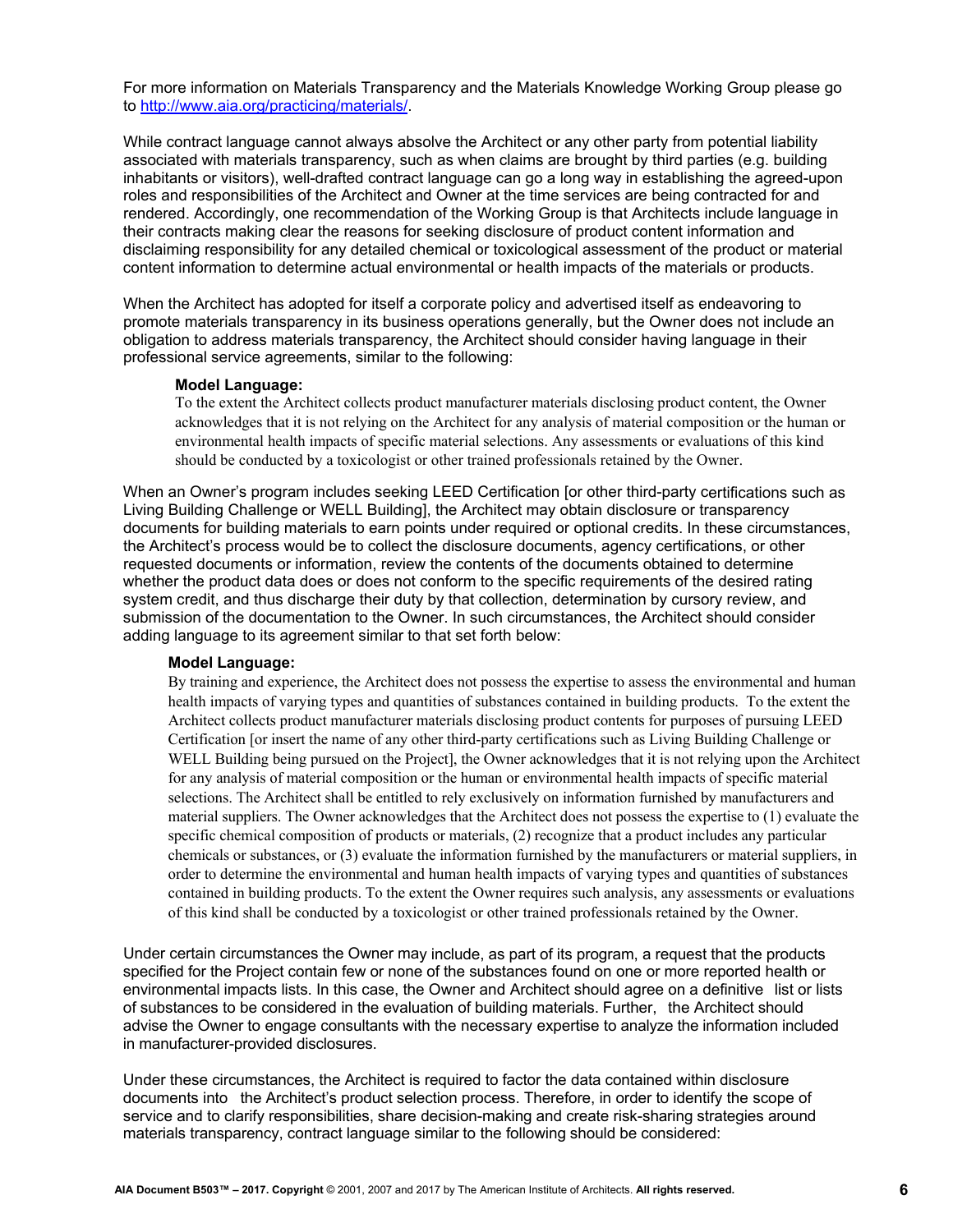<span id="page-6-0"></span>The Owner has provided to the Architect specification criteria that identifies those chemicals or substances that the Owner desires the Architect to avoid when specifying products to be included in the improvements being designed for the Owner. The Architect shall endeavor to specify products from manufacturers that have made information disclosing product contents publicly available, and shall further endeavor, based solely on a review of the information furnished by the manufacturers and material suppliers, to avoid specifying products that contain the substances identified by the Owner. The Architect shall be entitled to rely exclusively on information furnished by manufacturers and material suppliers. The Owner acknowledges that the Architect does not possess the expertise to (1) evaluate the specific chemical composition of products or materials, (2) recognize that a product includes one or more of the identified chemicals or substances, or (3) evaluate the information furnished by the manufacturers or material suppliers, in order to determine the environmental and human health impacts of varying types and quantities of substances contained in building products. Accordingly, the Owner warrants that it will retain a chemist, toxicologist, or other qualified professional to determine the environmental and human health impacts of varying types and quantities of substances contained in building products or to make other assessments required by the Owner:

*(Insert, or attach as an exhibit, a list of substances that the Architect shall endeavor to avoid specifying or reference a published list of such substances.)*

Because the services required to factor the data contained within the disclosure documents is not a service the Architect typically provides, it is considered an Additional Service. Accordingly, language should be added to the Agreement to identify what compensation the Architect will receive for this Additional Service.

### **B. Owner's Responsibilities and Provided Services**

### **B-1. Fast-Track Construction**

"Fast-track" is the term applied to a process in which certain portions of the Architect's design services overlap with construction activities. One characteristic of this process is the far greater likelihood that clarifications and adjustments in the Contract Documents will be required during construction, as design and construction proceed more or less concurrently.

Good communication among all parties is vital, since construction costs will change as the documents are further refined. The cost estimating responsibilities and the responsibility to make changes to the design must be coordinated between the parties. If the documents are insufficiently coordinated or incomplete, subsequent construction work may require significant correction, and costly delays may result.

Because fast-track construction departs from the customary sequential phasing of projects, the Owner must play an active role in establishing its parameters. The Owner initiates the process by authorizing commencement of construction prior to the completion of the Contract Documents, and the Owner benefits from a shorter design and construction period if the process goes as planned. Thus, it is appropriate for the Owner to assume the risks associated with this process. The following language from B103–2017 may be inserted into an Owner-Architect agreement.

#### **Model Language:**

The Owner acknowledges that accelerated, phased or fast-track scheduling provides a benefit to the Owner, but also carries with it associated risks. Such risks to the Owner include the Owner incurring costs for the Architect to coordinate and redesign portions of the Project affected by procuring or installing elements of the Project prior to the completion of all relevant Construction Documents, and costs for the Contractor to remove and replace previously installed Work. If the Owner selects accelerated, phased or fast-track scheduling, the Owner agrees to include in the budget and schedule for the Project sufficient contingencies to cover such unanticipated costs and time increases.

### **B-2. Concealed or Unknown Conditions in Existing Buildings**

Remodeling, rehabilitation, renovation and restoration services often involve unforeseen conditions, including conditions concealed within components of an existing structure. These concealed conditions are not always discoverable before actual construction commences or circumstances may not be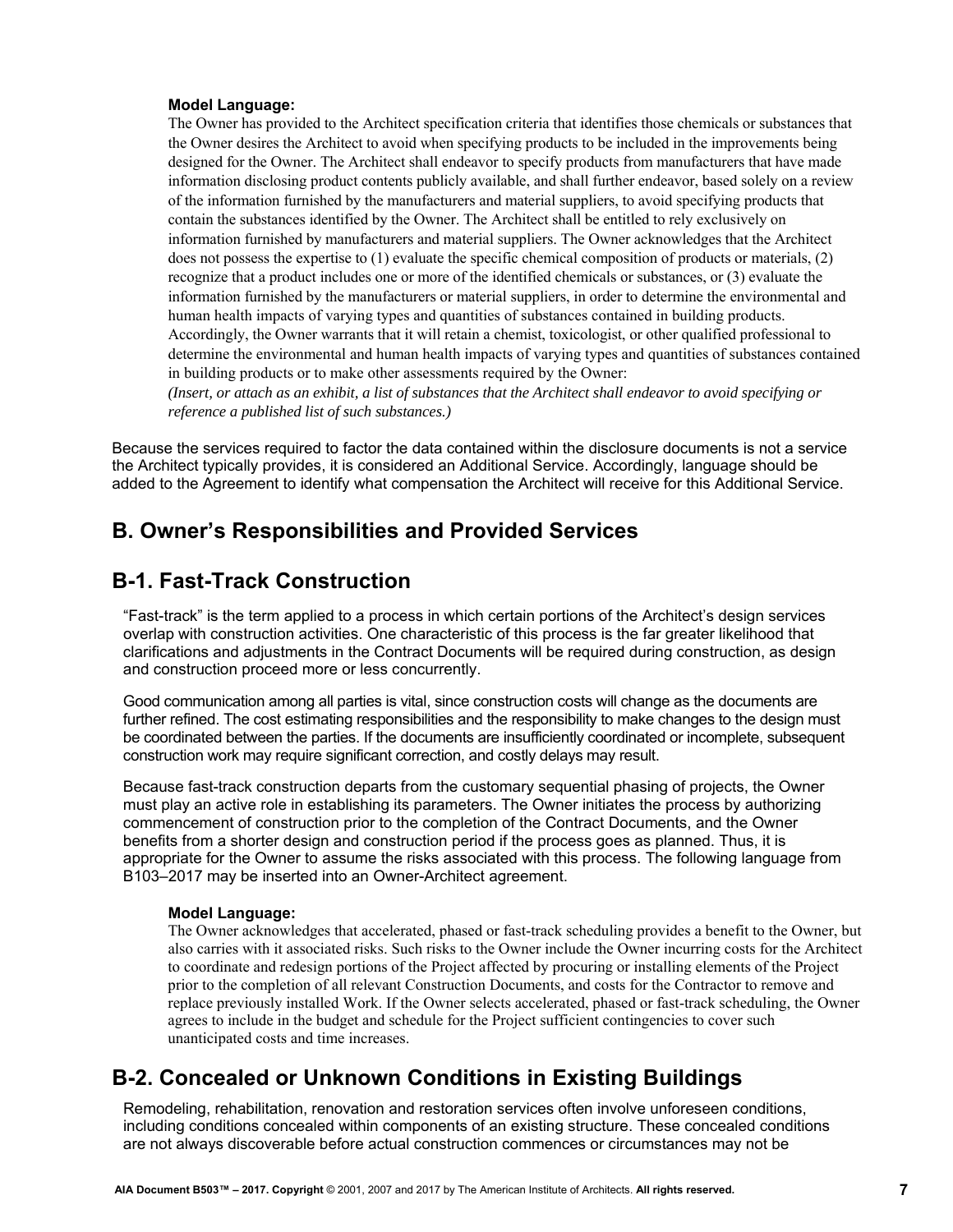amenable to destructive materials testing. The decision of whether or not to have such testing performed is a business decision of the Owner. If the Owner undertakes the duty to investigate, the Owner's responsibilities may be clarified by using the following model language, which should be added in the section on Owner's Responsibilities:

#### **Model Language:**

The Owner shall conduct an investigation, including the use of destructive testing, if appropriate, of concealed conditions and shall provide the results of that investigation to the Architect for purposes of the Architect's preparation of the Instruments of Service. In the event documentation or information furnished by the Owner is inaccurate or incomplete, any damages, losses and expenses resulting from the inaccurate or incomplete information, including the cost of the Architect's Additional Services, shall be borne by the Owner.

In other instances, the Owner may ask the Architect to proceed using the available documentation, which may not be accurate and complete. The Architect may wish to clarify responsibilities by using the following model language:

#### **Model Language:**

The Architect shall utilize documentation regarding existing conditions furnished by the Owner in the preparation of the Architect's Instruments of Service and, in doing so, the Architect shall be entitled to rely on the accuracy and completeness of the information provided. If the existing conditions materially differ from the documentation furnished by the Owner, the Architect shall have no responsibility for any costs or expense incurred by the Owner as a result of the differing conditions. In addition, if the Architect is required to make changes to the Architect's Instruments of Service, the Owner shall compensate the Architect for such services as an Additional Service.

In other instances, the Owner may not have documentation and information for the existing facility and may not wish to engage the Architect or others to perform destructive testing or investigate concealed or unknown conditions. In such instances, the following model provision may be used to further clarify the parties' responsibilities:

#### **Model Language:**

If the Owner does not provide documentation or information beyond that which is apparent by non-intrusive observations of the existing facility and the Owner does not perform destructive testing or investigate concealed or unknown conditions, the Owner shall assume sole responsibility, including the cost of Additional Services of the Architect, if any, for all unknown or concealed conditions that are encountered during construction that require changes in the design or construction of the Project.

An indemnification clause may also be inserted, as set forth below. However, the user should verify with legal counsel the enforceability of such a provision. Many states have statutes limiting or prohibiting the enforceability of indemnity clauses.

#### **Model Language:**

The Owner shall indemnify and hold harmless the Architect, Architect's consultants, and agents and employees of any of them from and against claims, damages, losses and expenses, including but not limited to attorneys' fees, which arise as a result of inaccurate or incomplete documentation or information furnished by the Owner.

If the Owner requires the Architect to investigate and document existing conditions, the Architect should consider including the following model language to clarify its responsibility.

#### **Model Language**

The Architect shall conduct a reasonable investigation of concealed conditions, including the use of reasonable destructive testing the Architect deems appropriate, and shall provide the results of that investigation to the Owner. However, the Architect cannot warrant or guarantee that the Architect's investigation will disclose all concealed conditions that may exist. The Architect shall not be liable to the Owner in the event the Architect's reasonable investigation fails to reveal existing conditions that later result in a change in the Work or other costs to the Owner.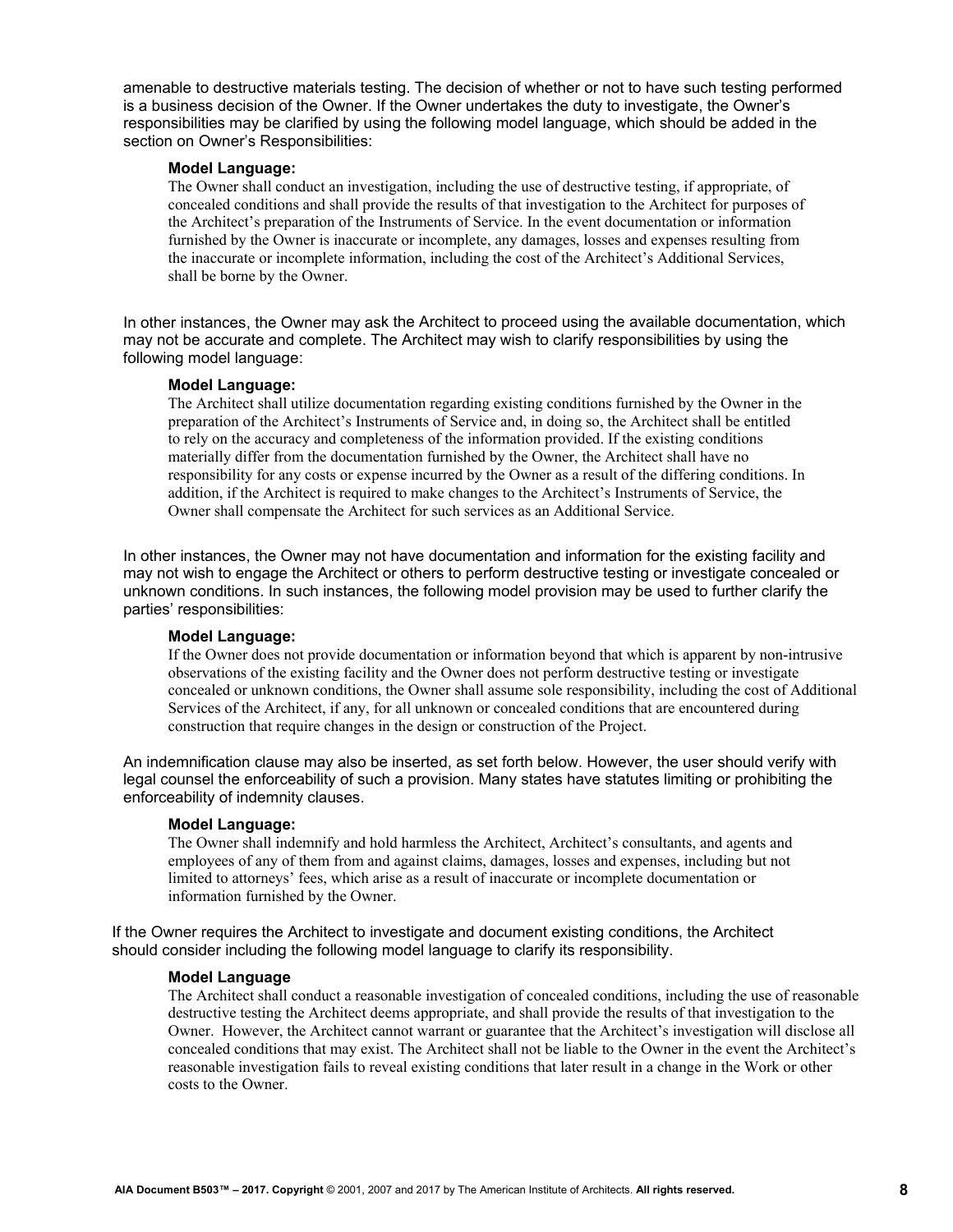# **B-3. Owner Directed Changes and Substitutions**

In some instances, Owners may request changes to the Architect's Instruments of Service that the Architect objects to. To address this situation an Architect may want to include the following model language. This model language will also provide additional protection where the Owner dictates a substitution against the Architect's advice. It should be noted that the following model language includes an indemnification that could include an indemnification for the Architect's own negligence. Any indemnification language included should be reviewed closely with legal and insurance counsel as indemnification provisions often must meet specific legal requirements in order to be enforceable. In many jurisdictions, anti-indemnification statutes limit the validity and enforceability of indemnification provisions in contracts including indemnification provisions that indemnify a party for its own negligence.

#### **Model Language:**

In the event the Owner directs the Architect to make revisions to the Instruments of Service to accommodate value engineering, cost-saving measures, or substitutions proposed by the Contractor, Owner, Owner's consultants, or others, against the Architect's reasonable objections to the proposed revisions, the Owner shall indemnify and hold harmless the Architect, Architect's consultants, and agents and employees of any of them from and against claims, damages, losses and expenses, including but not limited to attorneys' fees, arising out of such revisions to the Instruments of Service.

Similarly, it is not uncommon for the Owner to agree to accept non-conforming work. For that reason the Architect should consider incorporating the following language from B101–2017 Section 3.1.4:

#### **Model Language:**

The Architect shall not be responsible for an Owner's directive or substitution, or for the Owner's acceptance of non-conforming Work, made or given without the Architect's written approval.

### **B-4. Owner's Consultants**

For various reasons, the Owner may wish to contract separately for the services of consultants, including, in some cases, licensed professionals such as engineers. In such cases, coordination of the Architect's documentation with that of the consultants is critically important and requires careful handling. The Owner's consultants should be required to coordinate their drawings with those prepared by the Architect. The Architect's review must be limited to general conformance with design concepts. Full review by the Architect would involve duplication of the consultant's services by the Architect and thus negate any cost savings anticipated by the Owner. The Architect, on the other hand, does not have authority over the consultants' services, should not be held responsible for their adequacy, and cannot certify progress payments or Substantial Completion for the portion of the Work designed by the Owner's consultants.

The following amendment may be added as needed to the provisions dealing with the Owner's responsibilities in the Owner-Architect agreement.

#### **Model Language:**

The Owner shall contract separately for the design services listed below. Unless otherwise indicated, those services shall be performed by licensed professional consultants, who shall affix their seals on the appropriate documents prepared by them. The contracts between the Owner and Owner's consultants shall require the consultants to coordinate their drawings and other instruments of service with those of the Architect and to advise the Architect of any potential conflict. The Architect shall have no responsibility for the components of the Project designed by the Owner's consultants. Review by the Architect of the consultants' drawings and other instruments of service is solely for consistency with the Architect's design concept for the Project. The Architect shall be entitled to rely upon the technical sufficiency and timely delivery of documents and services furnished by the Owner's consultants, as well as on the computations performed by those consultants in connection with such documents and services. The Architect shall not be required to review or verify those computations or designs for compliance with applicable laws, statutes, ordinances, building codes, and rules and regulations, or certify completion or payment for the Work designed by the Owner's consultant. The Owner shall indemnify and hold harmless the Architect, Architect's consultants, and agents and employees of any of them from and against claims, damages, losses and expenses, including but not limited to attorneys' fees, arising out of the services performed by the other consultants of the Owner.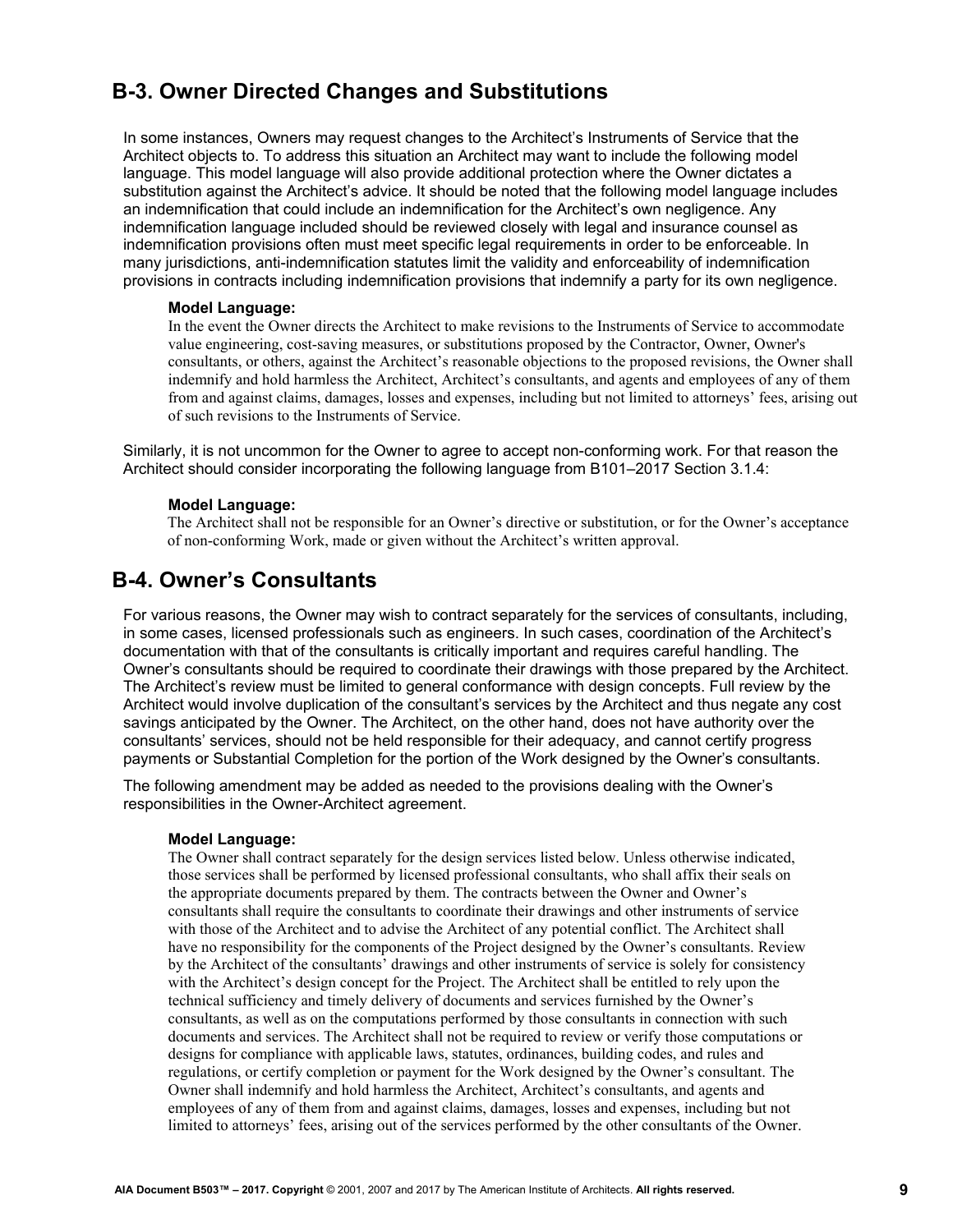In some instances, an Owner may require the Architect to use specific consultants. When this occurs, the Architect does not have control over the consultants it will use. The Architect should consider the following model language as part of its agreement with the Owner. Additionally, because this model language requires the Architect to assign rights it has regarding the consultant to the Owner, the Architect should add similar language to its consultant agreements.

#### **Model Language:**

The Owner has directed the Architect to retain [insert name of Consultant(s)] to provide professional services on this Project. With respect to the services provided by \_\_\_\_\_\_\_\_\_\_\_, the Owner agrees that (1) the Architect shall not be responsible for the technical accuracy or the compliance with applicable codes or standards of practice of the portions of the Project designed or otherwise provided by \_\_\_\_\_\_\_\_\_\_\_\_\_\_\_\_\_, and (2) the Owner shall indemnify and hold harmless the Architect, Architect's consultants, and agents and employees of any of them from and against claims, damages, losses and expenses, including but not limited to attorneys' fees, arising out of the services performed by \_\_\_\_\_\_\_\_\_\_\_\_\_\_\_\_\_\_\_. If the Owner has a dispute relating to the services provided by  $\frac{1}{\sqrt{2}}$ , the Owner shall look solely to  $\frac{1}{\sqrt{2}}$  for redress. The Architect shall assign its rights to pursue such claims against to the Owner.

Typically, the Owner is the party responsible for the land on which the project will be constructed. The standard language of the AIA owner-architect agreements requires the Owner to retain the geotechnical engineer. However, there is an increasing trend whereby Owners request that the Architect retain the geotechnical engineer. If that occurs, the Architect can utilize AIA Document C401-2017 as its consultant agreement. The Architect should be mindful of its agreement with the geotechnical engineer and, as is the case with all consultants, avoid limiting the geotechnical engineer's liability unless the Architect has received a similar limitation from the Owner. Additionally, the Architect should confirm that the geotechnical engineer has adequate insurance. The AIA publishes a standard scope of services document for geotechnical services, C202-2016, for use by Owners that may be of value in defining the Architect/geotechnical engineer contractual relationship, when properly edited and used in conjunction with an Architect/Consultant agreement such as C401-2017.

### **B-5. Owner Provided Cost Control**

AIA Documents B101–2017 and B104™–2017 require that the Cost of the Work designed and specified by the Architect not exceed the Owner's budget and that the Architect be responsible for estimating the Cost of the Work to achieve that end. In some instances, the Owner may wish to engage others, such as a cost consultant or a construction manager, to provide cost estimating services that will necessitate amending those documents. The Architect should consider incorporating the following language from B103–2017 (with appropriate renumbering) if the Owner wishes to engage others to provide cost estimating services:

#### **Model Language:**

**§ 1.1.10** The Owner shall retain the following consultants and contractors: *(List name, legal status, address, and other contact information.)*

#### **.1** Cost Consultant:

**§ 3.2.6** The Architect shall submit the Schematic Design Documents to the Owner and the Cost Consultant. The Architect shall meet with the Cost Consultant to review the Schematic Design Documents.

**§ 3.2.7** Upon receipt of the Cost Consultant's estimate at the conclusion of the Schematic Design Phase, the Architect shall take action as required under Section 6.4, and request the Owner's approval of the Schematic Design Documents. If revisions to the Schematic Design Documents are required to comply with the Owner's budget for the Cost of the Work at the conclusion of the Schematic Design Phase, the Architect shall incorporate the required revisions in the Design Development Phase.

**§ 3.3.2** Prior to the conclusion of the Design Development Phase, the Architect shall submit the Design Development Documents to the Owner and the Cost Consultant. The Architect shall meet with the Cost Consultant to review the Design Development Documents.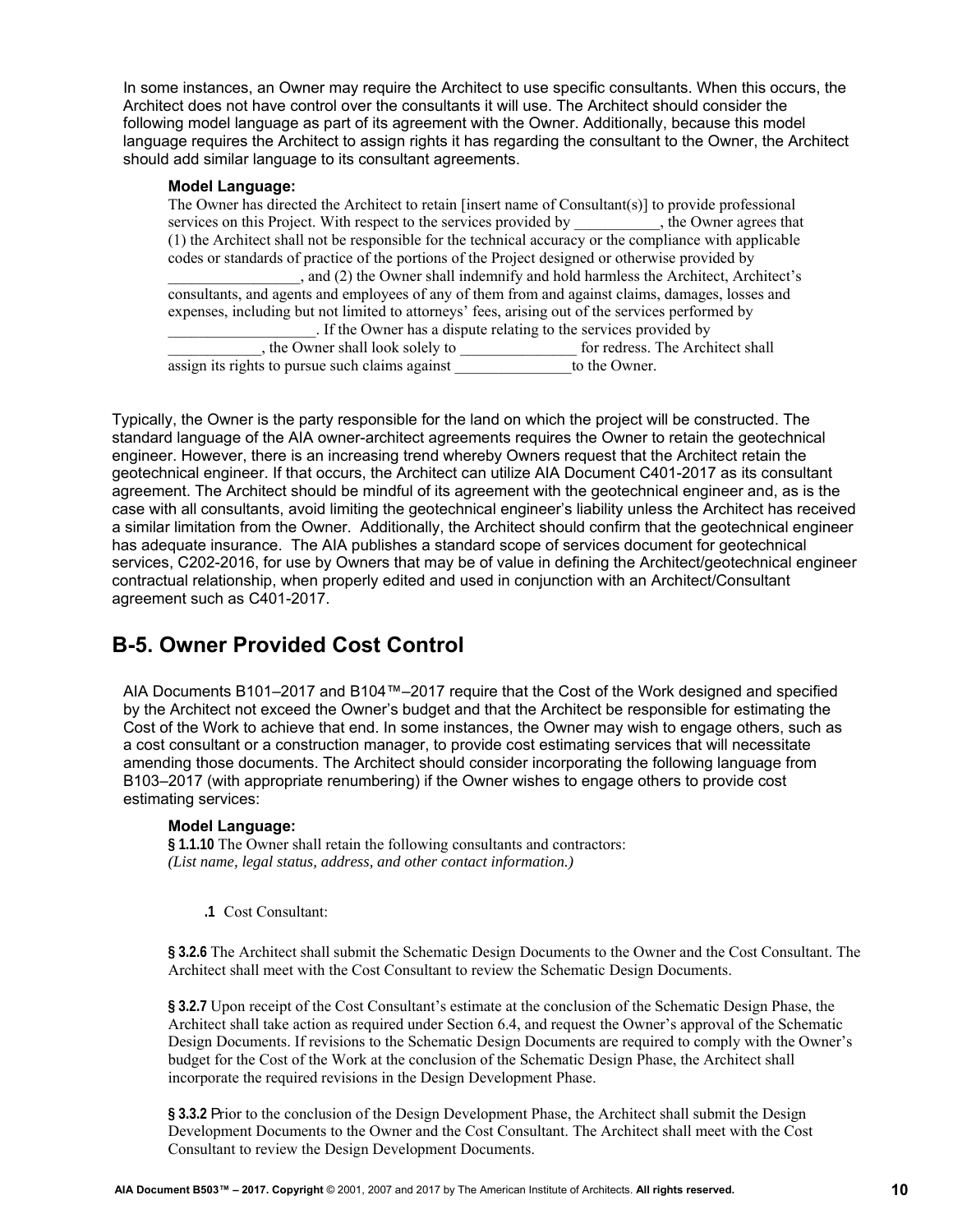**§ 3.3.3** Upon receipt of the Cost Consultant's estimate at the conclusion of the Design Development Phase, the Architect shall take action as required under Sections 6.5 and 6.6 and request the Owner's approval of the Design Development Documents.

**§ 3.4.4** Prior to the conclusion of the Construction Documents Phase, the Architect shall submit the Construction Documents to the Owner and the Cost Consultant. The Architect shall meet with the Cost Consultant to review the Construction Documents.

**§ 3.4.5** Upon receipt of the Cost Consultant's estimate at the conclusion of the Construction Documents Phase, the Architect shall take action as required under Section 6.7, and request the Owner's approval of the Construction Documents.

**§ 5.3** The Owner shall furnish the services of a Cost Consultant that shall be responsible for preparing all estimates of the Cost of the Work. If the Owner significantly increases or decreases the Owner's budget for the Cost of the Work, the Owner shall notify the Architect. The Owner and the Architect shall thereafter agree to a corresponding change in the Project's scope and quality.

**§ 6.3** The Owner shall require the Cost Consultant to include appropriate contingencies for design, bidding or negotiating, price escalation, and market conditions in estimates of the Cost of the Work. The Architect shall be entitled to rely on the accuracy and completeness of estimates of the Cost of the Work the Cost Consultant prepares as the Architect progresses with its Basic Services. The Architect shall prepare, as an Additional Service, revisions to the Drawings, Specifications or other documents required due to the Cost Consultant's inaccuracies or incompleteness in preparing cost estimates, or due to market conditions the Architect could not reasonably anticipate. The Architect may review the Cost Consultant's estimates solely for the Architect's guidance in completion of its services, however, the Architect shall report to the Owner any material inaccuracies and inconsistencies noted during any such review.

**§ 6.4** If, prior to the conclusion of the Design Development Phase, the Cost Consultant's estimate of the Cost of the Work exceeds the Owner's budget for the Cost of the Work, the Architect, in consultation with the Cost Consultant, shall make appropriate recommendations to the Owner to adjust the Project's scope, quality or budget for the Cost of the Work, and the Owner shall cooperate with the Architect in making such adjustments.

**§ 6.5** If the estimate of the Cost of the Work at the conclusion of the Design Development Phase exceeds the Owner's budget for the Cost of the Work, the Owner shall

- **.1** give written approval of an increase in the budget for the Cost of the Work;
- **.2** terminate in accordance with Section 9.5 [termination for the Owner's convenience];

 **.3** in consultation with the Architect, revise the Project program, scope, or quality as required to reduce the Cost of the Work; or,

 **.4** implement any other mutually acceptable alternative.

**§ 6.6** If the Owner chooses to proceed under Section 6.5.3, the Architect, without additional compensation, shall incorporate the revisions in the Construction Documents Phase as necessary to comply with the Owner's budget for the Cost of the Work at the conclusion of the Design Development Phase Services, or the budget as adjusted under Section 6.5.1. The Architect's revisions in the Construction Documents Phase shall be the limit of the Architect's responsibility under this Article 6.

**§ 6.7** After incorporation of modifications under Section 6.6, the Architect shall, as an Additional Service, make any required revisions to the Drawings, Specifications or other documents necessitated by subsequent cost estimates that exceed the Owner's budget for the Cost of the Work, except when the excess is due to changes initiated by the Architect in scope, basic systems, or the kinds and quality of materials, finishes or equipment.

Architects should also be aware that the involvement of a third party cost consultant may impact their other Basic Services and require additional modifications to their agreements. For example, the Architect may be required to submit its designs directly to the cost consultant and be available for any questions the cost consultant may have. As this will impact the scope of the Architect's services, it should be addressed and defined in the Owner/Architect agreement.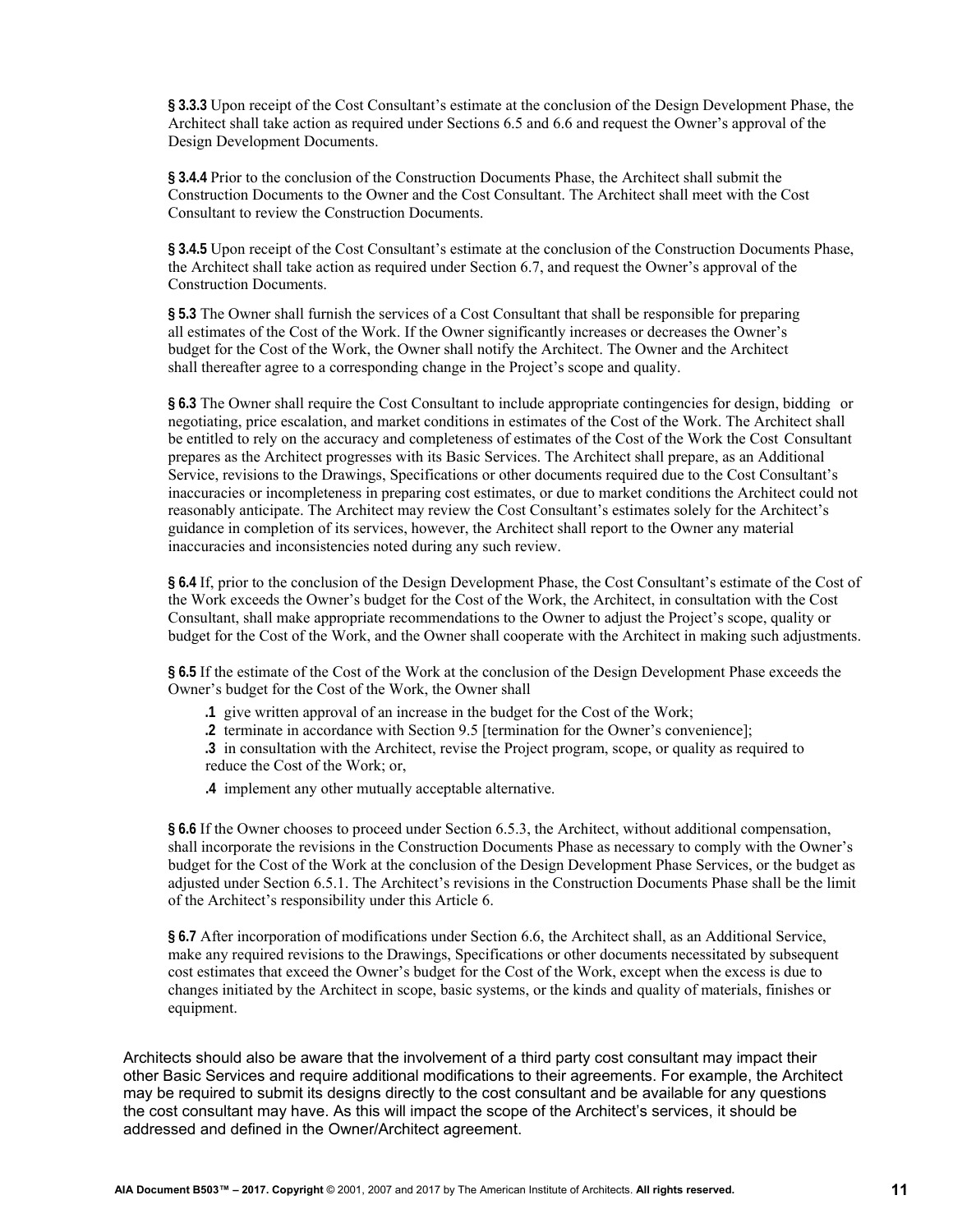<span id="page-11-0"></span>Additionally, it may be the case that the Owner will hire a third-party cost estimator but also require the Architect to provide estimates. It is possible that, at some point during design, the two estimates will diverge. Language should be added to allow for a reconciliation process.

#### **Model Language:**

If the Owner's cost consultant's estimate exceeds the Owner's budget for the Cost of the Work, or varies from the Architect's estimate by more than \_\_ percent, the Architect shall coordinate with the Owner's cost consultant to develop strategies to reconcile the estimates with each other and the Owner's budget for the Cost of the Work.

## **C. Claims, Liability, Termination, Insurance and Indemnification**

# **C-1. Dollar Limitation on Arbitration**

Arbitration provisions have been provided in AIA contract forms since 1888 to encourage alternative dispute resolution procedures and provide users with legally enforceable arbitration provisions when the parties choose to adopt arbitration into their contract. The inclusion of an arbitration provision is a business decision to be made by the parties depending upon their particular circumstances and the project. Some may choose to delete the arbitration provision in the AIA agreement or to select another method of dispute resolution. For others, arbitration is an acceptable method if a limitation is placed on the claims to be arbitrated. The model language below allows the parties to place a dollar limitation on claims subject to arbitration. Unless the parties subsequently agree otherwise, claims above that limit will have to be litigated.

The AIA does not have suggestions regarding the amount that should be inserted in the blank space. Placing a dollar limit on arbitration or any alternative dispute resolution process may tempt a claimant to make inflated claims merely to exceed the limit and force litigation. Thus, care must be exercised in reaching agreement as to the dollar limit to ensure that both parties exercise good faith efforts in applying this provision.

The following model language may be added to the arbitration provision found in most AIA Owner-Architect agreements:

#### **Model Language:**

Notwithstanding the above, of those claims, disputes or other matters in question between the parties to this Agreement that are subject to arbitration, only those that, in the aggregate, are less than or equal to Dollars (\$ ) shall be decided by arbitration.

### **C-2. Venue Selection**

The lack of a specific venue results in disputes over where mediation or arbitration will occur. Accordingly, the parties may wish to define the venue in their agreement with the following model language:

#### **Model Language:**

Venue for mediation and final method of dispute resolution selected in this Agreement shall be \_\_\_\_\_\_\_ or, if no location is identified, mediation shall be held in the place where the Project is located.

# **C-3. Electronic Discovery**

As with most industries, the design and construction industry is relying more and more on electronic and digital documents to maintain project records. Additionally, technological advances have resulted in "electronic project files" that are vastly larger than a typical paper file. Accordingly, when a dispute arises, the discovery process as it relates to electronic data can be extensive and burdensome due to the sheer volume of information available. While the Federal Courts and most, if not all, State courts have developed rules of civil procedure governing electronic discovery, the parties may wish to address the issue in their agreement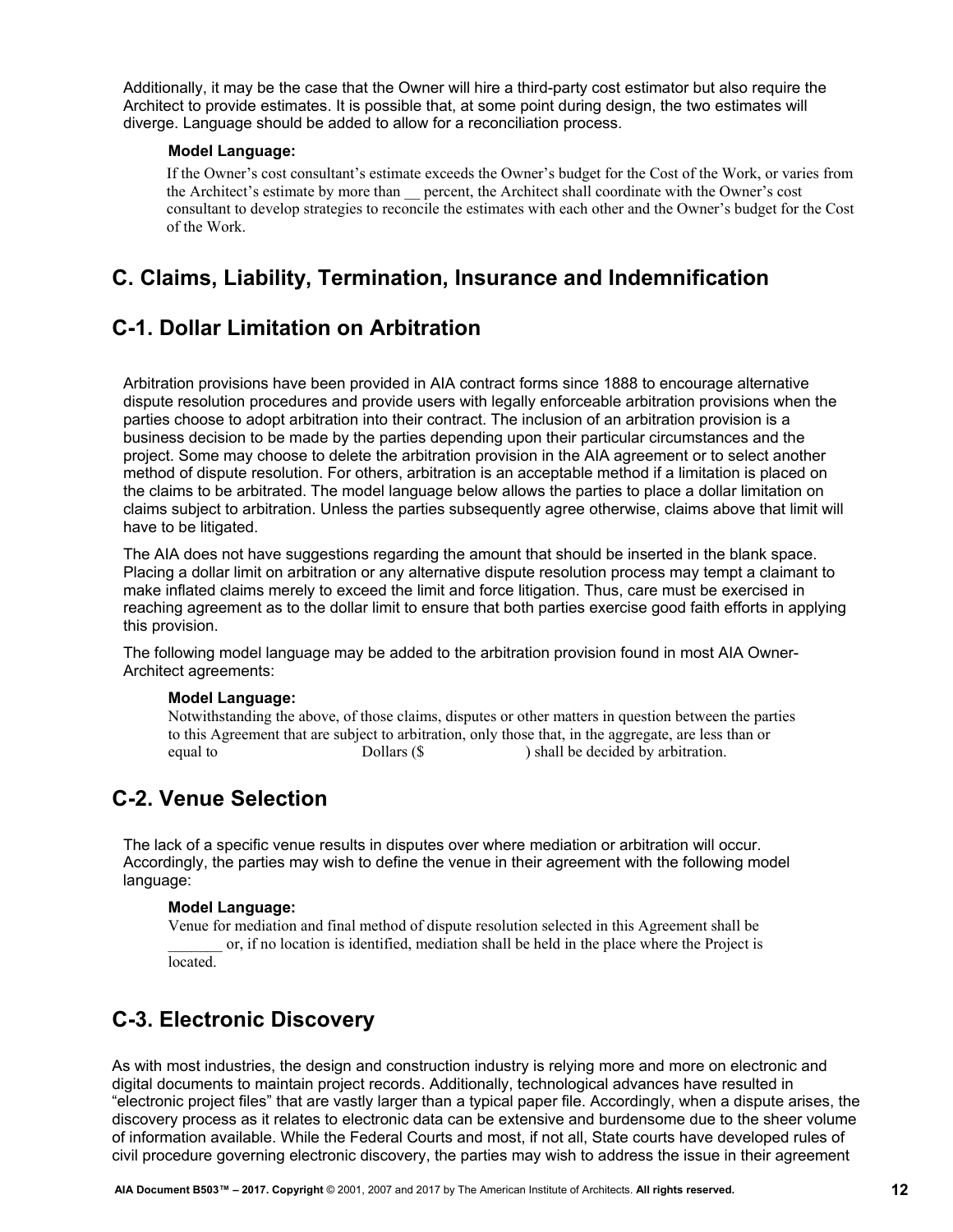to set reasonable expectations in case of a dispute. Below is model language that can be considered. However, because the electronic discovery rules tend to vary from jurisdiction to jurisdiction, users should consult with a local attorney to confirm that the language is appropriate for their particular situation.

#### **Model Language:**

In any dispute resolution proceeding, when document production is required, the electronic documents to be produced shall be limited to electronic documents only from sources used in the ordinary course of business. Absent a showing of compelling need, no such documents are required to be produced from back-up servers, tapes, or other media.

Absent a showing of compelling need, the production of electronic documents shall normally be made on the basis of generally available technology in native format and convenient and economical for the producing party. Absent a showing of compelling need, the parties need not produce metadata, with the exception of header fields for email correspondence.

Where the costs and burden of electronic discovery are disproportionate to the nature and gravity of the dispute or the relevance of the materials requested, the requesting party shall advance the reasonable cost of production to the producing party, subject to further allocation of costs in the final award.

### **C-4. Definition of Consequential Damages**

Design and construction contracts, including almost all the AIA agreements, often include a waiver of consequential damages. Consequential damages are indirect and unforeseeable damages and may include loss of reputation, loss of business profits, and loss of the ability to proceed with other projects. While these are examples of the types of damages that may be considered consequential, jurisdictions may have different understandings and definitions as to what qualifies as a consequential damage versus a direct damage. There may be some risk that certain consequential damages could be classified as direct damages and thus not subject to the contractual waiver. Where the parties have agreed to a mutual waiver of consequential damages, the parties may wish to specifically define consequential damages so as to avoid later disputes on the issue. Below is model language that can be considered, but because the definition of consequential damages varies from jurisdiction to jurisdiction, users should consult with a local attorney to confirm that the language is appropriate for their particular situation.

#### **Model Language:**

Consequential damages, for purposes of the waiver in this Agreement, include damages for losses of use, income, profit, financing, business and reputation.

### **C-5. Termination or Suspension**

When the Owner suspends or terminates the Project, the Architect incurs costs that would not have been incurred had the Project continued to completion. Most of these costs are the result of having to make changes in the staffing of the architectural practice to accommodate a terminated or suspended project. This model provision clearly sets out some of these costs so that the Owner will understand that the termination or suspension of the Project is not without economic consequence. The list contained in the provision is only a model and may be modified.

#### **Model Language:**

The equitable adjustment to the Architect's compensation as required by this Agreement shall include all reasonable costs incurred by the Architect on account of termination or suspension of the Project, for preparation of documents for storage, maintaining space and equipment pending resumption, orderly demobilization of staff, maintaining employees on a less-than-full-time basis, terminating employment of personnel because of termination or suspension, rehiring former employees or new employees because of resumption, reacquainting employees with the Project upon resumption and making revisions to comply with Project requirements at the time of resumption.

In addition to the list of costs incurred by the Architect as result of the suspension or termination, the Architect also loses profit on the services not performed in completing the Project. Determining anticipated profit, however, is a difficult matter and one that the parties are unlikely to easily agree upon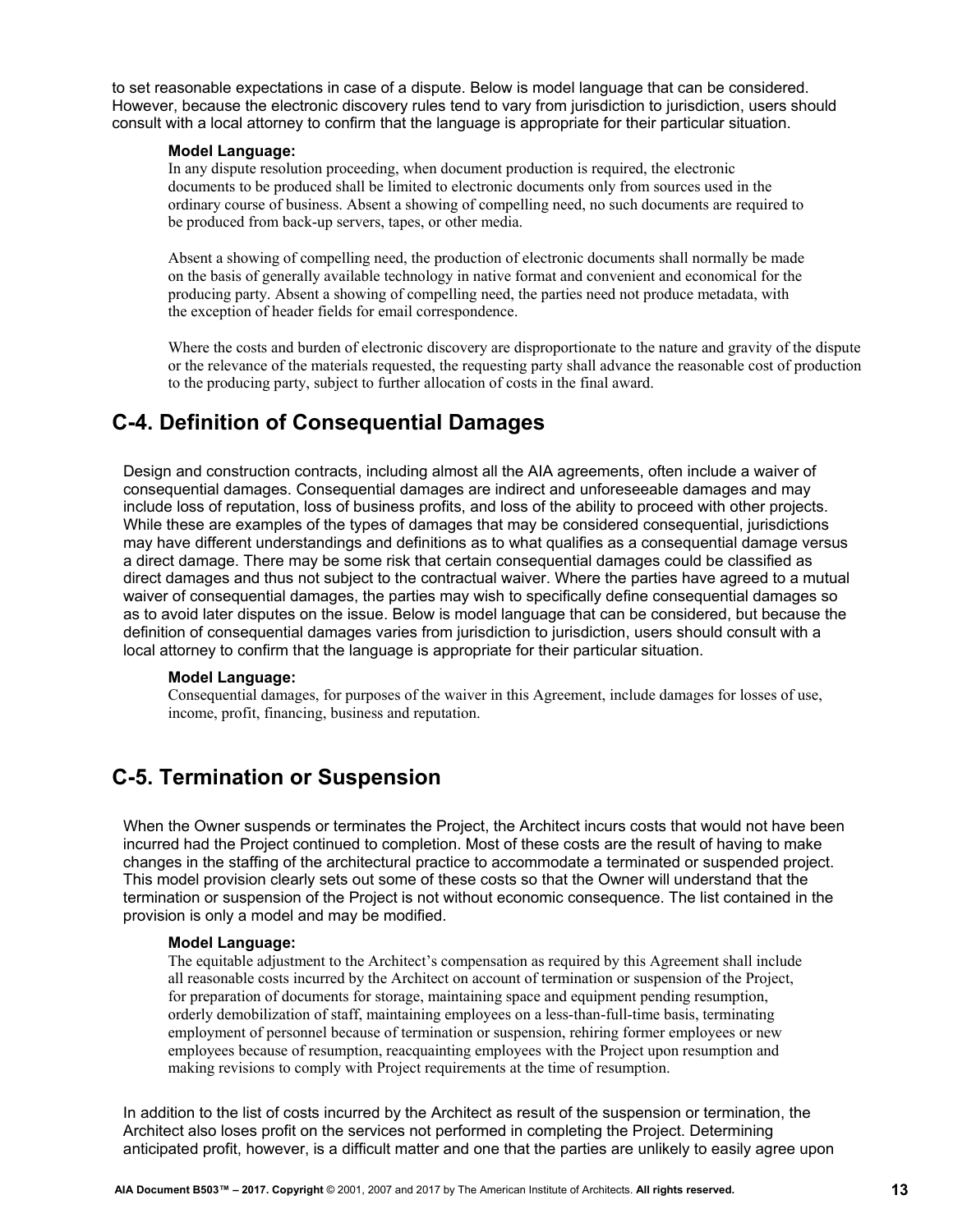when a project is being suspended or terminated. Accordingly, the parties may wish to establish a termination fee at the time the agreement is executed to reasonably account for the Architect's lost profit and avoid an additional dispute if the project is suspended or terminated. Indeed, many of the AIA ownerarchitect agreements include a pre-negotiated termination fee.

The termination fee can be structured in a number of different ways, including as a flat fee or a tiered payment system based upon the stage of completion of the Project. Model language is provided below.

#### **OPTION A**

If the Owner and Architect agree to a flat termination fee, the following Model Language may be used.

#### **Model Language**:

The termination fee shall be  $\qquad \qquad$  Dollars (\$  $\qquad \qquad$  ).

#### **OPTION B**

If the Owner and Architect agree to a tiered payment system for the termination fee, based upon the stage of completion of the Project, the following Model Language may be used. Typically parties will make use of a percentage amount of the remaining services to be provided. Whatever percentage the parties choose, it should be reasonably tied to a firm's typical profit margins so as to avoid having the fee classified as a penalty to the Owner, which may be unenforceable.

#### **Model Language**:

The termination fee shall be \_\_\_\_ percent of the designated compensation the Architect would have received for services scheduled to be performed by the Architect after the date of termination and if the termination had not occurred.

# **C-6. Limitation of Liability**

#### Example A: Lump Sum

The enforcement of limitation of liability provisions is a rapidly developing area of the law. When this type of provision is used, care must be taken in the earliest stage of negotiation. Negotiations must clearly and plainly indicate that this provision has been agreed to by all parties. It may be advisable for the parties to specifically and separately sign this provision in the Agreement.

Because of the legally sensitive nature of limitation of liability provisions, the parties are cautioned to consult with legal counsel as to the specific application of local laws to this provision. Users are further cautioned that this provision protects the Architect only from claims by the Owner. Third parties are not bound by such a contractual provision.

#### **Model Language:**

Except for acts amounting to willful or intentional wrongs, neither the Architect, Architect's consultants, nor their agents or employees shall be jointly, severally or individually liable to the Owner in excess of the compensation to be paid pursuant to this Agreement or Dollars (\$ ), whichever is greater.

#### Example B: Available Insurance

Refer to the note for Example A above, which also applies to Example B. If the Owner is not willing to agree to the limitation of liability set out in Example A, an alternative may be to limit the liability of the Architect and Architect's consultants to the amount of available insurance. This will protect the Owner and Architect without exposing the Architect and Architect's consultants to liability in excess of their insurance coverage and deductibles.

Care should be exercised, as set forth in the example outlined below, to understand that most professional liability policies have per claim and aggregate limits, both of which usually include defense costs. The actual policy amounts available for the payment of damages may not be the insured's policy coverage limits.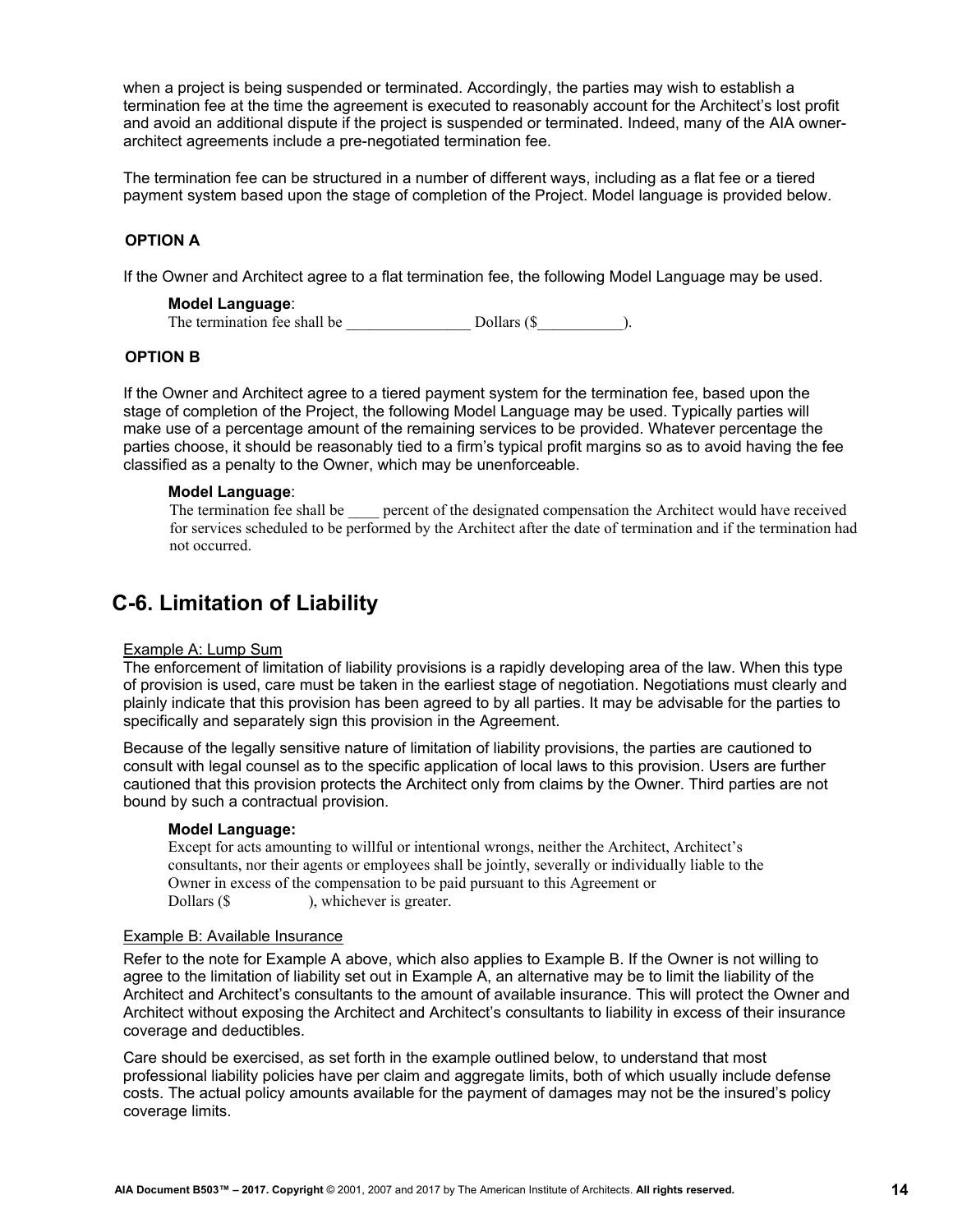Except for acts amounting to willful or intentional wrongs, neither the Architect, Architect's Consultants, nor their agents or employees shall be jointly or individually liable to the Owner for an amount in excess of the proceeds of the available professional liability insurance coverage required under this Agreement.

#### Example C: Compensation Reduction

The Architect may wish to consider agreeing to reduce its compensation in consideration of a limitation of liability.

#### **Model Language:**

In consideration of a reduction represented in the Architect's compensation, the parties agree that, except for acts amounting to willful or intentional wrongs, neither the Architect, Architect's consultants, nor their agents or employees shall be jointly or individually liable to the Owner in an amount in excess of the Architect's compensation.

### **C-7. Architect's Indemnity to the Owner**

AIA Document B103–2017, Standard Form of Agreement Between Owner and Architect for a Complex Project, contains an indemnity provision against third-party claims that provides that the Architect's duty to indemnify the Owner shall be limited to the available proceeds of insurance coverage. In order to account for coverage limitations associated with professional liability insurance, it also establishes that the obligation of indemnity is limited to the extent of the Architect's negligent acts or omissions, and that the obligation does not include a duty to defend. The other AIA owner-architect agreements do not contain an indemnity provision, other than for the architect's duty to rectify any deficient services. Many states have statutes limiting or prohibiting the enforceability of indemnity and limitation of liability clauses. The parties are cautioned to consult with legal and insurance counsel as to the specific application of local laws, and insurance coverage restrictions, to this provision.

#### **Model Language:**

The Architect shall indemnify and hold the Owner and the Owner's officers and employees harmless from and against damages, losses and judgments arising from claims by third parties, including reasonable attorneys' fees and expenses recoverable under applicable law, but only to the extent they are caused by the negligent acts or omissions of the Architect, its employees and its consultants in the performance of professional services under this Agreement. The Architect's obligation to indemnify and hold the Owner and the Owner's officers and employees harmless does not include a duty to defend. The Architect's duty to indemnify the Owner under this provision shall be limited to the available proceeds of the insurance coverage required by this Agreement.

### **C-8. Insurance**

AIA Documents B101-2017 and B103–2017 contain the following insurance provisions. These provisions, with edits as required to align section numbers, may be used as model language to supplement or modify insurance provisions in other Owner-Architect agreements:

#### **Model Language:**

**§ 2.5** The Architect shall maintain the following insurance until termination of this Agreement. If any of the requirements set forth below are in addition to the types and limits the Architect normally maintains, the Owner shall pay the Architect for the additional coverages.

**§ 2.5.1** Commercial General Liability with policy limits of not less than \_\_\_\_\_\_ (\$\_\_\_) for each occurrence and  $(\text{\$})$  in the aggregate for bodily injury and property damage.

**§ 2.5.2** Automobile Liability covering vehicles owned, and non-owned vehicles used, by the Architect with policy limits of not less than \_\_\_\_\_\_ (\$\_\_\_) per accident for bodily injury, death of any person, and property damage arising out of the ownership, maintenance and use of those motor vehicles, along with any other statutorily required automobile coverage.

**§ 2.5.3** The Architect may achieve the required limits and coverage for Commercial General Liability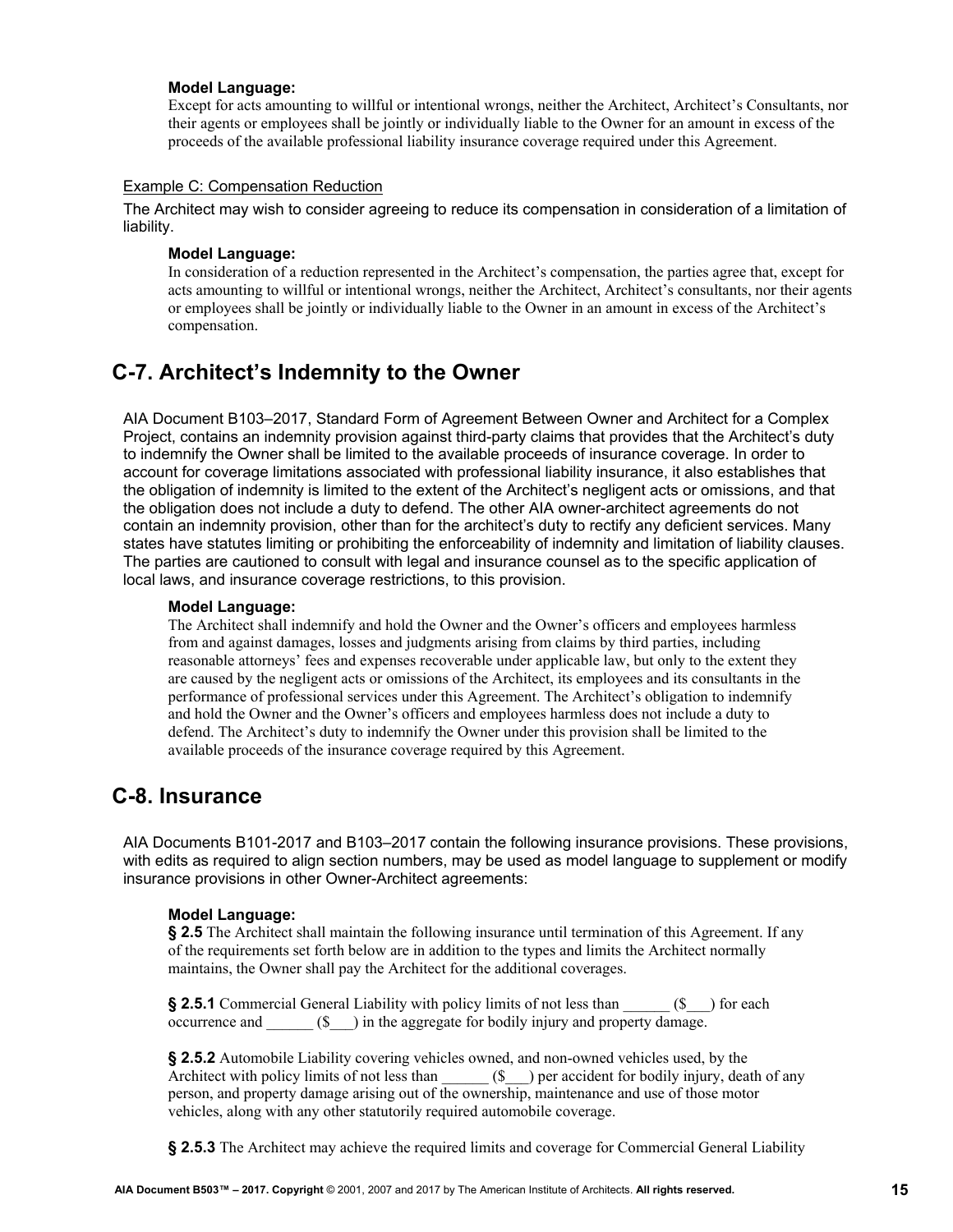and Automobile Liability through a combination of primary and excess or umbrella liability insurance, provided such primary and excess or umbrella liability insurance policies result in the same or greater coverage as the coverages required under Sections 2.5.1 and 2.5.2, and in no event shall any excess or umbrella liability insurance provide narrower coverage than the primary policy. The excess policy shall not require the exhaustion of the underlying limits only through the actual payment by the underlying insurers.

**§ 2.5.4** Workers' Compensation at statutory limits.

**§ 2.5.5** Employers' Liability with policy limits not less than \_\_\_\_\_\_ (\$\_\_\_) each accident, \_\_\_\_\_\_  $(\text{\$})$  each employee, and  $(\text{\$})$  policy limit.

**§ 2.5.6** Professional Liability covering negligent acts, errors and omissions in the performance of professional services with policy limits of not less than \_\_\_\_\_ (\$\_\_) per claim and \_\_\_\_\_\_  $(\text{\$})$  in the aggregate.

**§ 2.5.7** Additional Insured Obligations. To the fullest extent permitted by law, the Architect shall cause the primary and excess or umbrella polices for Commercial General Liability and Automobile Liability to include the Owner as an additional insured for claims caused in whole or in part by the Architect's negligent acts or omissions. The additional insured coverage shall be primary and noncontributory to any of the Owner's insurance policies and shall apply to both ongoing and completed operations.

**§ 2.5.8** The Architect shall provide certificates of insurance to the Owner that evidence compliance with the requirements in this Section 2.5.

Parties to an agreement may also want to consider including a Cyber Security Insurance requirement. The costs and damages associated with a data security and privacy breach can be extensive, especially if the Owner is required to notify a large number of people whose data or privacy was compromised. There are a number of insurance options available to address cyber-security risk, including third-party liability based policies and first-party property based policies. Parties are encouraged to discuss their cyber-security insurance needs with an insurance professional as the scope and coverage of available policies can vary greatly. The following language may be used as model language to supplement the insurance provisions in an Owner-Architect agreement where the Owner will purchase first-party cyber security insurance coverage:

#### **Model Language:**

The Owner shall maintain a Cyber Security Insurance policy to cover loss to the Owner due to data security and privacy breach, including costs of investigating a potential or actual breach of confidential or private information.

*(Indicate applicable limits of coverage or other conditions in the fill point below.)* 

### **C-9. Meet and Confer**

#### **Meet and Confer as Condition Precedent to Mediation**

While good business practice dictates that the parties will meet and confer in an effort to resolve disputes prior to engaging in mediation and binding dispute resolution, many parties find it useful to include this step as a contractual obligation and condition precedent to mediation and binding dispute resolution.

The following model language may be used to establish meet and confer as a condition precedent to mediation:

#### **Model Language**

Any claim, dispute or other matter in question arising out of or related to this Agreement shall be subject to a meet and confer session as a condition precedent to mediation.

The meet and confer session shall be attended by members of the Owner and Architect's senior management who shall have full authority to bind their respective party with respect to the claim, dispute or other matter in question. The meet and confer session shall take place within  $\sim$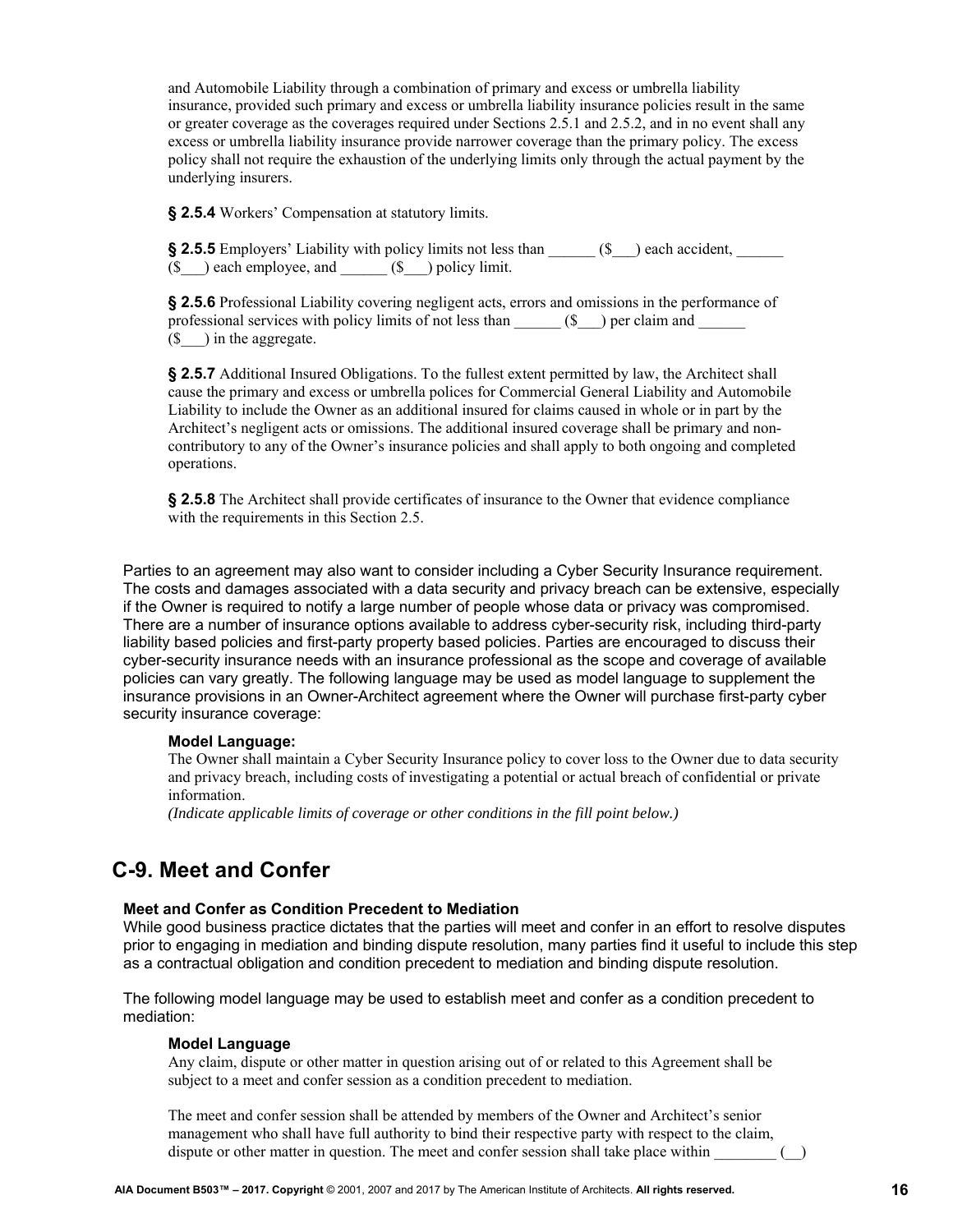<span id="page-16-0"></span>days after a request by either party, unless the parties mutually agree otherwise.

If the parties reach a mutually acceptable resolution, then they shall prepare appropriate documentation memorializing the resolution. If the parties cannot reach a mutually acceptable resolution, they shall proceed to mediation in accordance with this Agreement.

## **D. Ownership of the Architect's Instruments of Service and Professional Credit**

### **D-1. Ownership of the Architects Instruments of Service**

When the Owner requires the Architect to transfer title to the original Drawings and Specifications, care must be exercised in transferring ownership of these Instruments of Service. In particular, the Owner should be advised that ownership does not necessarily include the right to reuse the documents, nor does it necessarily limit the Architect's right to reuse information contained therein. It should be noted that by retaining all other rights in the documents, the Architect also retains the copyright.

Should the Owner, for whatever reason, fail to honor the contractual limitations on reuse of the Drawings and Specifications, the Owner should be responsible for indemnifying the Architect against any loss caused by the Owner's misuse of these Instruments of Service.

Some state laws prohibit contractual indemnification outside of insurance. Therefore, the user should have any indemnification provision reviewed by legal counsel prior to inclusion in the Owner-Architect agreement.

Application of this amendment will require a preface indicating the deletion of the standard provisions on ownership of documents from the agreement form and substitution of this amendment, as follows:

#### **Model Language:**

Upon full payment of all sums due or anticipated to be due the Architect under this Agreement, and upon performance of all the Owner's obligations under this Agreement, the latest original Drawings and Specifications, and the latest electronic data, prepared by the Architect for the Project shall become the property of the Owner. This conveyance shall not deprive the Architect of the right to retain electronic data, or other reproducible copies of the Drawings and Specifications, or the right to reuse information contained in them in the normal course of the Architect's professional activities. The Architect shall be deemed the author of such electronic data, documents and design, and shall retain all rights not specifically conveyed, and shall be given appropriate credit in any public display of such documents.

The Owner shall not use, or authorize any other person to use, the Drawings, Specifications, electronic data, and other Instruments of Service, on other projects, for additions to this Project, or for completion of this Project by others, so long as the Architect is not adjudged to be in default under this Agreement. Reuse without the Architect's professional involvement will be at the Owner's sole risk and without liability to the Architect. The Owner shall indemnify and hold harmless the Architect, Architect's consultants, and agents and employees of any of them, from and against claims, damages, losses and expenses, including but not limited to attorneys' fees, arising out of unauthorized reuse of Drawings, Specifications, electronic data, or other Instruments of Service.

Under no circumstances shall the transfer of ownership of the Drawings, Specifications, electronic data or other Instruments of Service be deemed to be a sale by the Architect, and the Architect makes no warranties, express or implied, of merchantability or of fitness for a particular purpose.

Coordinate this amendment with any lower tier agreements, such as those used with the Architect's engineering consultants. For example, when using AIA Document C401™–2017, Standard Form of Agreement Between Architect and Consultant, the consultant agreement will require its own amendment as follows.

Delete Section 7.1 in C401™–2017 and substitute the following: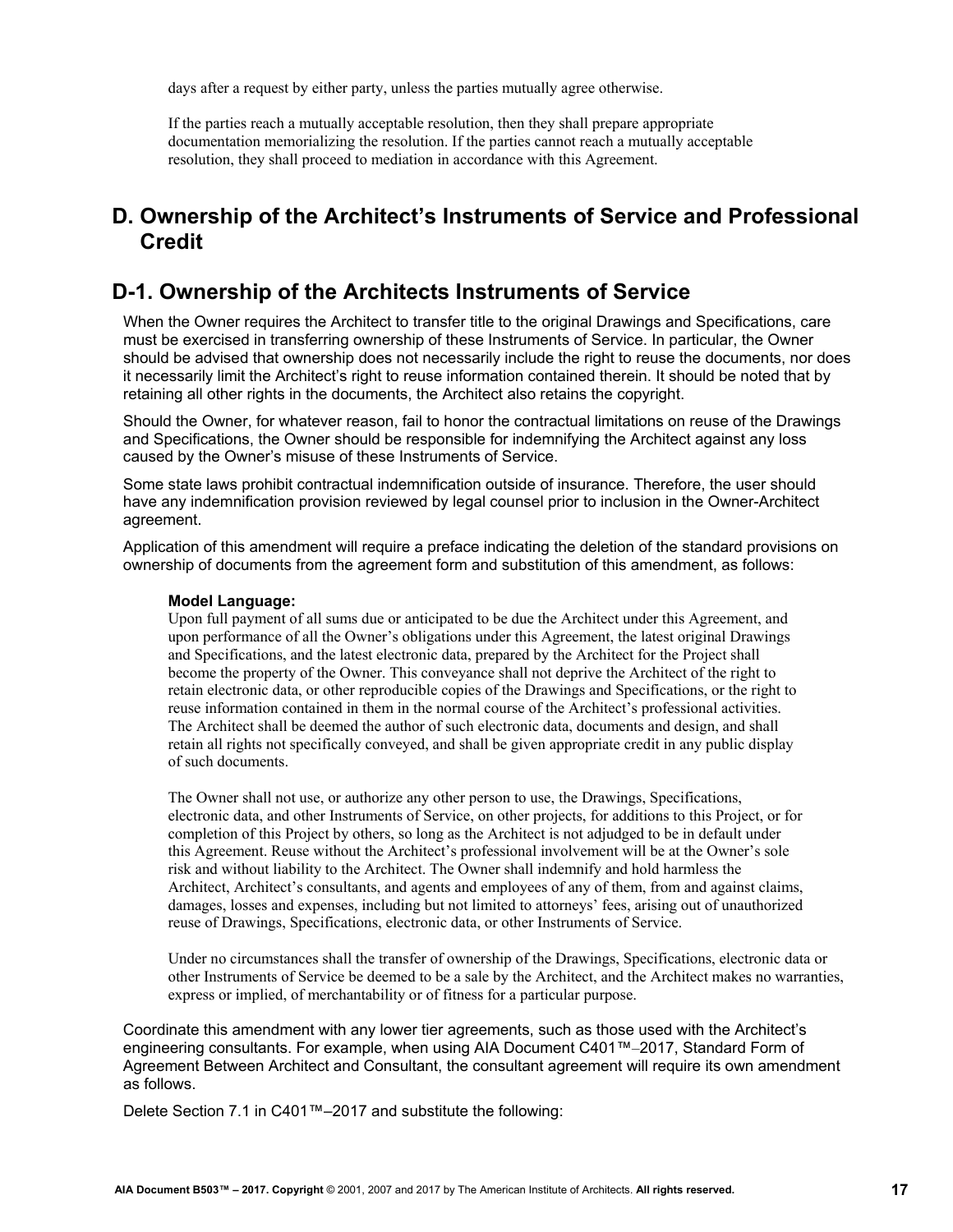<span id="page-17-0"></span>**§ 7.1** Ownership of the latest original Drawings and Specifications prepared by the Consultant shall be conveyed to the Owner in the same manner and to the same extent as provided in the attached Prime Agreement, and the Consultant shall be afforded the same rights with respect to electronic data or other reproducible copies of the Drawings and Specifications, and the information contained therein, as are afforded to the Architect in the attached Prime Agreement.

The Architect should address the issue of protection from the Owner against suits and claims for copyright infringement arising from material the Owner provides the Architect, as follows:

#### **Model Language:**

The Owner represents that the Owner owns the copyright in, or holds appropriate licenses for, drawings and specifications furnished by the Owner to the Architect for use in connection with the Project and, upon reasonable request, the Owner shall furnish to the Architect evidence of such ownership or licenses. The Owner shall defend suits or claims for infringement of copyrights arising from such material furnished by the Owner shall indemnify and hold harmless the Architect, Architect's consultants, and agents and employees of any of them, from and against claims, damages, losses and expenses, including but not limited to attorneys' fees, on account thereof.

### **D-2. Professional Credit**

B101 requires the Owner to provide professional credit to the Architect in its promotional materials. Often, however, the Architect does not receive professional credit in media and other publications. The following model language can be inserted into the Agreement to increase the likelihood that credit will be provided to the Architect:

#### **Model Language:**

In addition to providing professional credit to the Architect in its promotional materials, the Owner shall endeavor to provide professional credit to the Architect in all media and other publications related to the Project.

## **E. Compensation and Payments**

### **E-1. Insurance Reimbursement**

### Example A: Lump Sum

Premium payments for professional liability insurance are typically related to the Project size and type. If the Owner requests that the Architect carry insurance in excess of the Architect's usual limits, the Architect may wish to obtain payment directly from the Owner for this expense. The AIA has no suggested amount that might be placed in the blank space provided in the model provision. This amount might be estimated on a pro-rata basis depending upon the effective date of the insurance policy and the commencement date of the Owner-Architect agreement. Either of these options, if chosen, should be incorporated into a list of Reimbursable Expenses contained in the Owner-Architect agreement, as follows.

#### **Model Language:**

If the types and limits of coverage required in by the Owner are in addition to the types and limits the Architect normally maintains, the Owner shall pay the Architect for the additional costs incurred by the Architect for the additional coverages as set forth below:

*(Insert the additional coverages the Architect is required to obtain in order to satisfy the requirements set forth in the Agreement and the premium amounts for which the Owner shall reimburse the Architect.)* 

#### Example B: Project-Specific Insurance

Project-Specific insurance can have benefits for both the Owner and Architect. The Owner benefits in that the policy is dedicated to that particular Project, and claims on other projects cannot deplete the coverage available. Because the whole design team is covered, there is less reason to attempt to apportion liability among its members in the event of a loss. The Architect and Architect's consultants may be able to have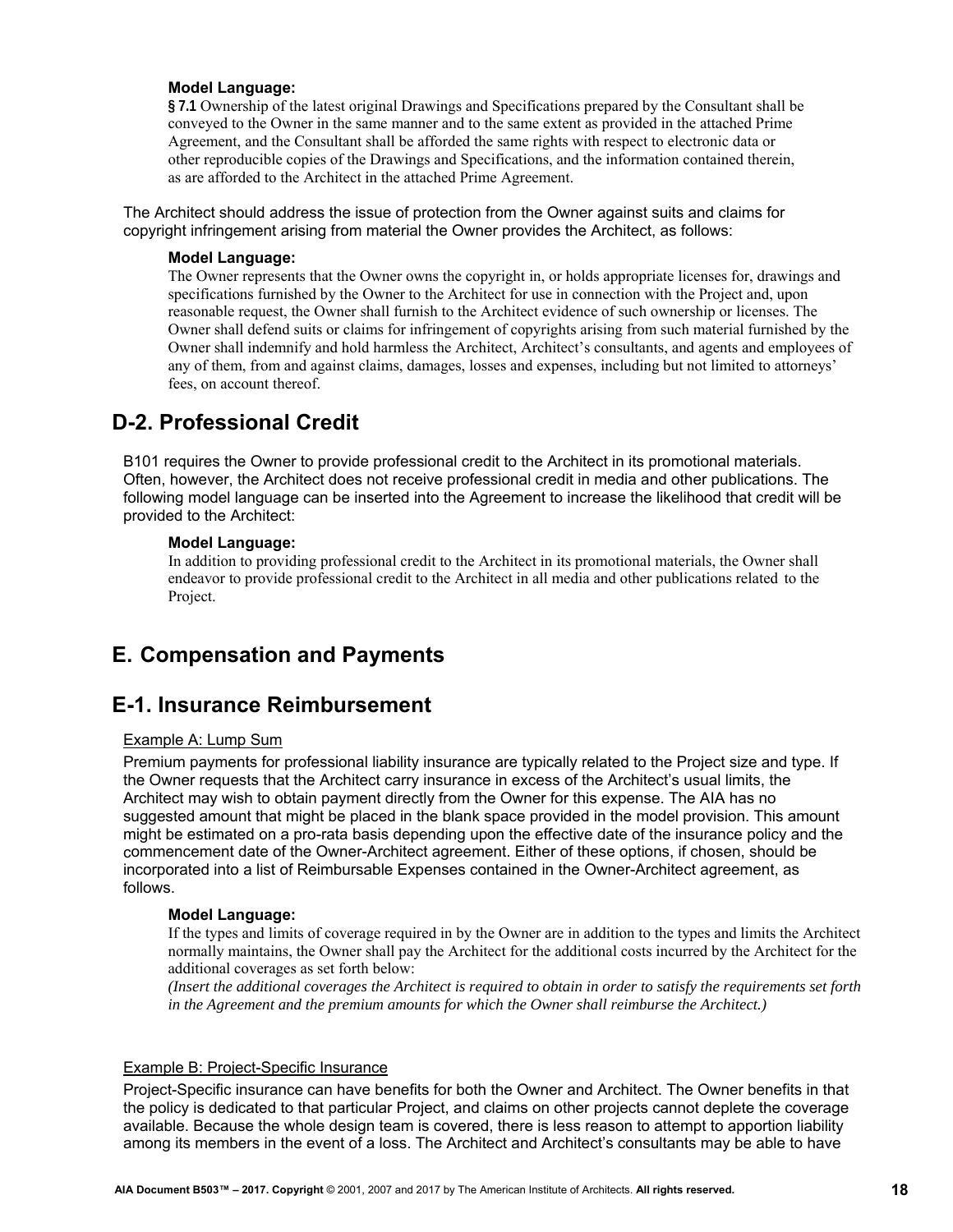the billings for this Project removed from the ratable billings for their practice policies. The Architect should contact insurance counsel regarding the availability and approximate cost of separate Project coverage before the decision is made to obtain this type of insurance for the Project.

#### **Model Language:**

The Architect shall purchase and maintain, from an insurer lawfully authorized to do business in the jurisdiction in which the Project is located, Project-Specific professional liability insurance, covering negligent acts, errors and omissions in the performance of professional services, with policy limits of not less than  $(\$$   $)$  per claim and  $(\$$   $)$  in the aggregate. The Owner shall pay the expense of premiums for the Project-Specific insurance as follows:

(*Insert amount of each premium or other information describing how premium payments will be made*)

### **E-2. Compensation – Percentage Basis**

When the Architect is compensated on a percentage of the Cost of the Work, there is often confusion at the conclusion of the project when the actual Cost of the Work varies significantly from the previous estimates upon which the Architect's progress payments were made. Unless the agreement explains clearly what should happen, the parties are left in a dispute as to whether previous payments made should be adjusted based on the actual Cost of the Work. Not only is there confusion, there is significant risk to both the Owner and the Architect. If the Cost of the Work comes in above the estimates, the Owner may be required to pay the Architect significant amounts of money to reconcile past payments with the higher Cost of the Work. Alternatively, the Architect may be forced to give money back to the Owner if the actual Cost of the Work comes in below budget.

B101-2017 addresses the confusion caused when the Architect is compensated based on a percentage basis by adding language describing how the parties would deal with this situation. The language in B101- 2017 precludes the parties from adjusting previous progress payments based on updated estimates and the actual Cost of the Work. It also anticipates that the Owner's Budget for the Cost of the Work will be updated regularly, at appropriate intervals, over the course of design and construction of the Project. Therefore, the risks outlined above are reduced for both parties. The following model language is based on the provision added to AIA Documents B101-2017 and B103–2017:

#### **Model Language:**

When compensation for the Architect's Basic Services is on a percentage basis, progress payments for each phase of Basic Services shall be calculated by multiplying the percentage for each phase identified in this Agreement by the Owner's most recent budget for the Cost of the Work. Compensation paid in previous progress payments shall not be adjusted based on subsequent updates to the Owner's budget for the Cost of the Work.

If, however, the parties prefer to adjust the compensation to reconcile it with the actual cost of the work when the project is completed, parties should consider the following model language:

#### **Model Language:**

When compensation for the Architect's Basic Services is on a percentage basis, progress payments for each phase of Basic Services shall be calculated by multiplying the percentage for each phase identified in this Agreement by the Owner's budget for the Cost of the Work as updated at the end of the previous phase. Compensation for Basic Services shall be adjusted as necessary to reconcile the total compensation paid to the Architect for Basic Services with the actual Cost of the Work upon Final Completion.

### **E-3. Pay-If-Paid**

AIA Standard Architect-Consultant agreements do not contain a pay-if-paid clause. Many states have statutes limiting or prohibiting the enforceability of pay-if-paid clauses and some courts have found them to be unenforceable as a matter of public policy. The user should verify with legal counsel the enforceability of such a provision. A pay-if-paid clause must clearly establish the intent of the parties to shift the credit risk of the Owner's insolvency and should include the words "condition precedent." The following language may be inserted in C401–2017.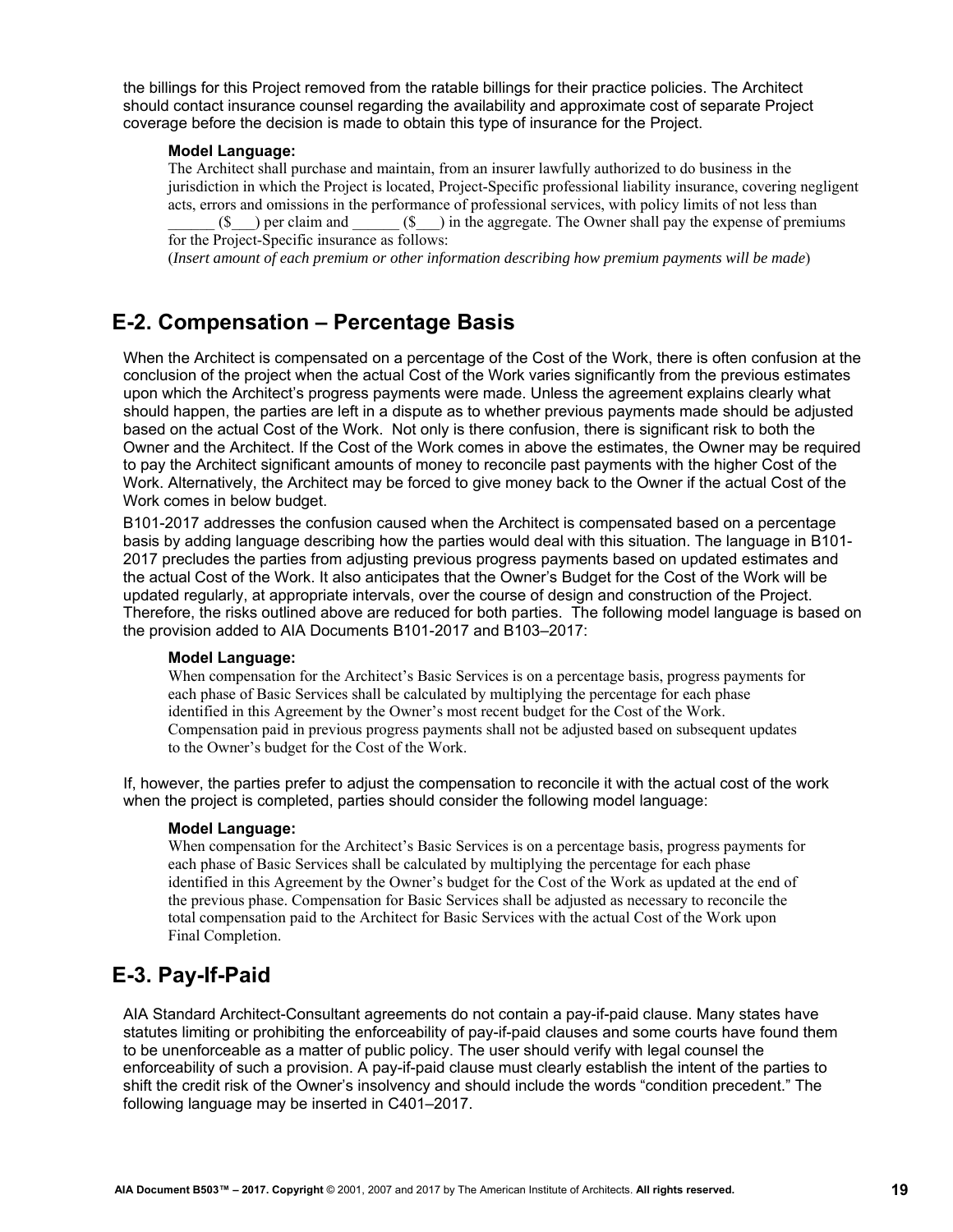<span id="page-19-0"></span>It is specifically understood and agreed that the payment to the Consultant is dependent, as a condition precedent, upon the Architect's receipt of payment from the Owner. Consultant acknowledges the risk of non-payment to the Architect by the Owner which may result in non-payment to the Consultant by the Architect.

# **F. Other**

# **F-1. Owner Requested Certifications**

The Architect's certifications required by many AIA documents are limited to the extent that the information contained in the certified statement is within the "knowledge, information or belief" of the Architect. This limitation is necessary because all relevant information may not be available to the Architect when the certification is required.

Because owners and others might not be aware of the difference between a limited and an unlimited certification, AIA documents, such as B101–2017 Section 10.4 contain a requirement that the Owner submit the "proposed language of such certificates…to the Architect for review at least 14 days prior to the requested dates of execution." The following amendment may be added to the provisions dealing with the Owner's responsibilities that are found in most AIA documents.

#### **Model Language:**

Subject to the approval of the Architect, the certificate or certification requested by the Owner of the Architect shall utilize AIA forms or follow the format below.

ARCHITECT'S STATEMENT AND CERTIFICATION With respect to the Project: *(Name and Address)*

The following statement is made by the Architect: *(Insert the appropriate statement. See the list of examples below.)* 

With respect to the above statement, the Architect provides the following:

#### CERTIFICATION:

Based upon the Architect's knowledge, information and belief, the Architect certifies that the above statement is true and correct in the Architect's professional opinion. This certification is only intended for the benefit of the Recipient. Unless otherwise specifically agreed to by the Architect in writing, other persons or entities, including assigns and successors of the Recipient, shall not be considered beneficiaries and shall not be entitled to rely upon this certification.

The Recipient is:

*(Signature) (Date)*

The Architect is:

*(Signature) (Date)*

Some examples of the possible certification statements that might be used in the above certification are as follows:

 $\_$  , and the set of the set of the set of the set of the set of the set of the set of the set of the set of the set of the set of the set of the set of the set of the set of the set of the set of the set of the set of th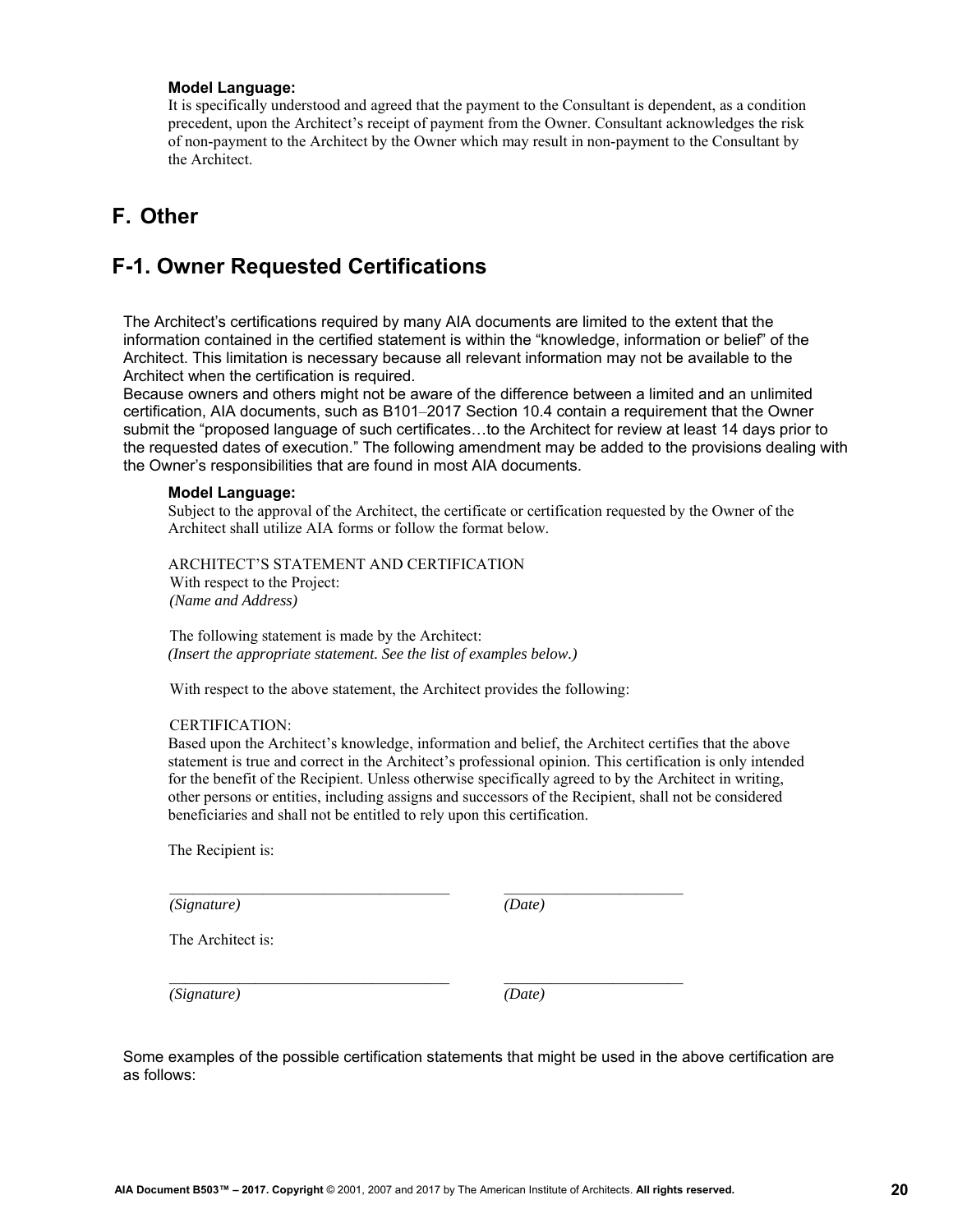#### **Model Language:**  Example 1

The Drawings and Specifications of the Architect, as identified below, are in substantial compliance with applicable zoning and building code requirements. Those Drawings and Specifications are: *(Either list the documents here or refer to an exhibit to this certification.)* 

### Example 2

Based upon the geotechnical report prepared by: *(Insert name of geotechnical firm or engineer.)* 

dated , and upon the Drawings and Specifications of the licensed professional engineer, as identified below:

*(Insert a list identifying the Drawings and Specifications.)* 

, the designs for the foundations of the buildings and improvements for this Project should be adequate to support them when constructed.

### Example 3

Based upon the Architect's site visits during the progress of the Work and the Contractor's representations made to the Architect, the construction of the building and other improvements to the Project, to the best of the Architect's knowledge, information and belief, have been completed in general compliance with the requirements of the Contract Documents that constitute the Agreement between the Owner and Contractor.

#### Example 4

The required certificates of occupancy for the Project have been issued by the appropriate local governmental agencies having jurisdiction over the Project.

#### Example 5

The gross square feet of enclosed floor area of the building constructed for this Project are:

#### Example 6

Based upon the certified survey prepared by: *(Insert name of surveyor.)* 

dated , the building and other improvements to the Project depicted by that survey are located within the property boundaries, and reflect easements, rights-of-way and encroachments in force relative to the land upon which the Project is built. All specific and general exceptions shown on the Owner's title insurance policy are expressly excluded from this certification.

#### Example 7

The Architect, in the design of the Project, has exercised reasonable professional effort and judgment to interpret and include Architectural Guidelines authorized under the Americans with Disabilities Act (ADA) published as of

Agreement forms generally require the Architect to execute certificates. The information or facts requiring certification should be within the Architect's knowledge, services provided on the Project, or responsibilities within the scope of the services for the Project Such certifications are usually requested at the culmination of all or a portion of the Architect's services, and it is appropriate that the Architect receive payment in full for all completed services prior to being required to provide certifications.

#### **Model Language:**

If the Owner requires the Architect to provide certifications, the Owner shall pay the Architect's full compensation for all services provided prior to the date when the Architect is required to execute such certificates.

Before applying any of these statements to a specific situation, the Architect should have them reviewed by legal and insurance counsel.